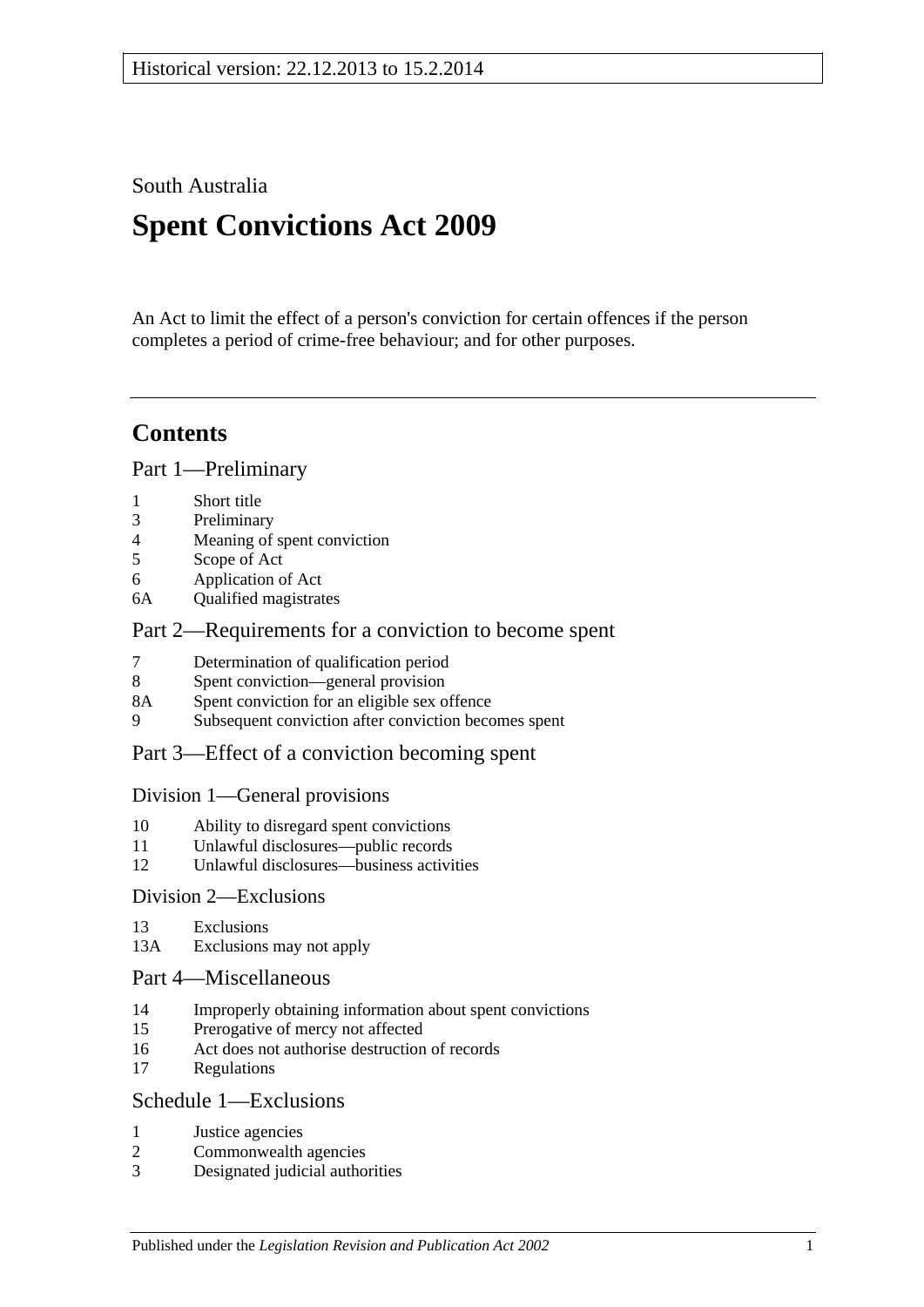#### **Spent Convictions Act 2009—22.12.2013 to 15.2.2014 Contents**

- 4 [Parole Board](#page-15-2)
- 5 [Judicial and associated officers](#page-15-3)
- 6 [Care of children](#page-16-0)
- 7 [Care of vulnerable people](#page-16-1)
- 8 [Activities associated with a character test](#page-17-0)
- 9 [Firefighting, police and correctional services](#page-17-1)
- 10 [Official records](#page-17-2)
- 11 [Archives and libraries](#page-18-0)
- 12 [Reports and authorised publications](#page-18-1)
- 13 [Non-identifying information](#page-18-2)
- 14 [Prescribed exclusions](#page-18-3)

### [Schedule 2—Provisions relating to proceedings before a qualified magistrate](#page-18-4)

- 1 [Interpretation](#page-18-5)
- 2 [Extent of application](#page-18-6)
- 3 [Notice of application](#page-18-7)
- 4 [Conduct of proceedings](#page-19-0)
- 5 [Principles governing hearings](#page-19-1)

[Legislative history](#page-21-0)

## <span id="page-1-0"></span>**The Parliament of South Australia enacts as follows:**

## **Part 1—Preliminary**

### <span id="page-1-1"></span>**1—Short title**

This Act may be cited as the *Spent Convictions Act 2009*.

## <span id="page-1-3"></span><span id="page-1-2"></span>**3—Preliminary**

(1) In this Act, unless the contrary intention appears—

*adult* means a person of or above the age of 18 years;

*AUSTRAC* means the Australian Transaction Reports and Analysis Centre continued in existence by the *Anti-Money Laundering and Counter-Terrorism Financing Act 2006* of the Commonwealth;

*child* means a person under the age of 18 years;

*Commonwealth authority* means—

- (a) a Commonwealth Minister; or
- (b) a Commonwealth Department; or
- (c) the Defence Force; or
- (d) a body (whether incorporated or not) established or appointed for a public purpose by or under a Commonwealth law, not being—
	- (i) an incorporated company, society or association; or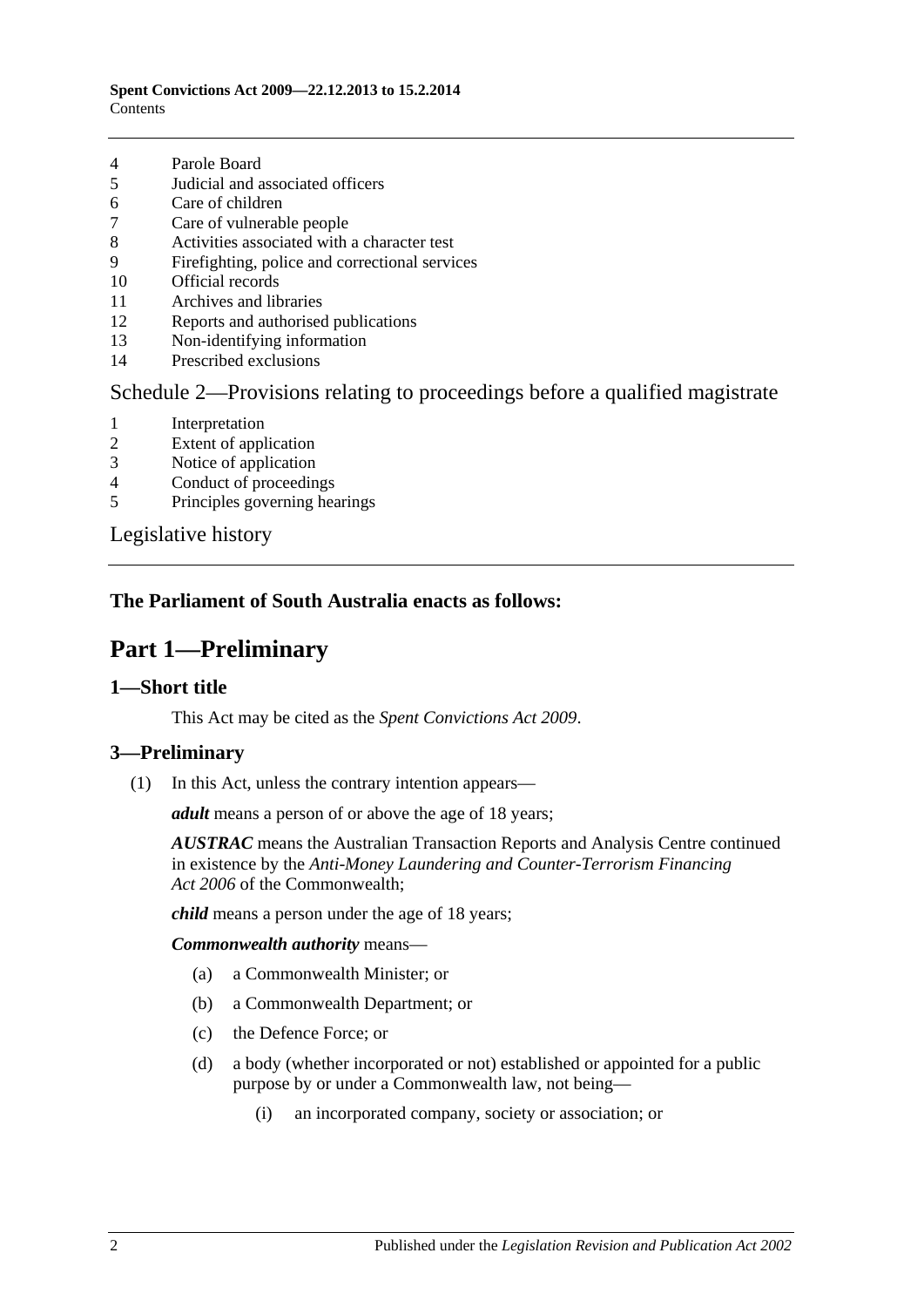- (ii) an organisation registered, or an association recognised, under the *Fair Work (Registered Organisations) Act 2009* of the Commonwealth, or a branch of such an organisation or association; or
- (e) a body established or appointed by the Governor-General, or by a Commonwealth Minister, otherwise than by or under a Commonwealth law; or
- (f) a person holding or performing the duties of an office established by or under, or an appointment made under, a Commonwealth law other than the office of Secretary of a Commonwealth Department; or
- (g) a person holding or performing the duties of an appointment made by the Governor-General, or by a Commonwealth Minister, otherwise than under a Commonwealth law; or
- (h) a federal court; or
- (i) a tribunal established under a Commonwealth law; or
- (j) the Australian Federal Police;

*Commonwealth Department* means an Agency within the meaning of the *Public Service Act 1999* of the Commonwealth;

*conviction* means a conviction, whether summary or on indictment, for an offence and includes a finding which, under [subsection](#page-6-1) (5), is treated as a conviction for the purposes of this Act or a case which falls within the ambit of [subsection](#page-6-2) (6);

*corresponding law* means a law of another State or of the Commonwealth that is declared by the regulations to be a corresponding law for the purposes of this Act;

*designated Commonwealth position* means a position in a Commonwealth authority which the head of the authority has determined to be a designated security assessment position whose duties are likely to involve access to national security information classified as secret or top secret;

#### *designated judicial authority* means—

- (a) a court or tribunal (including a military tribunal established under a law of the Commonwealth); or
- (b) a judicial or quasi-judicial body brought within the ambit of this definition by the regulations;

#### *designated sex-related offence* means—

- (a) a sex offence—
	- (i) that is constituted by consenting adults engaging in sexual intercourse, or another form of sexual activity; or
	- (ii) that is constituted by an adult procuring another adult to engage in consensual sexual intercourse, or another form of consensual sexual activity; or
- (b) an offence where—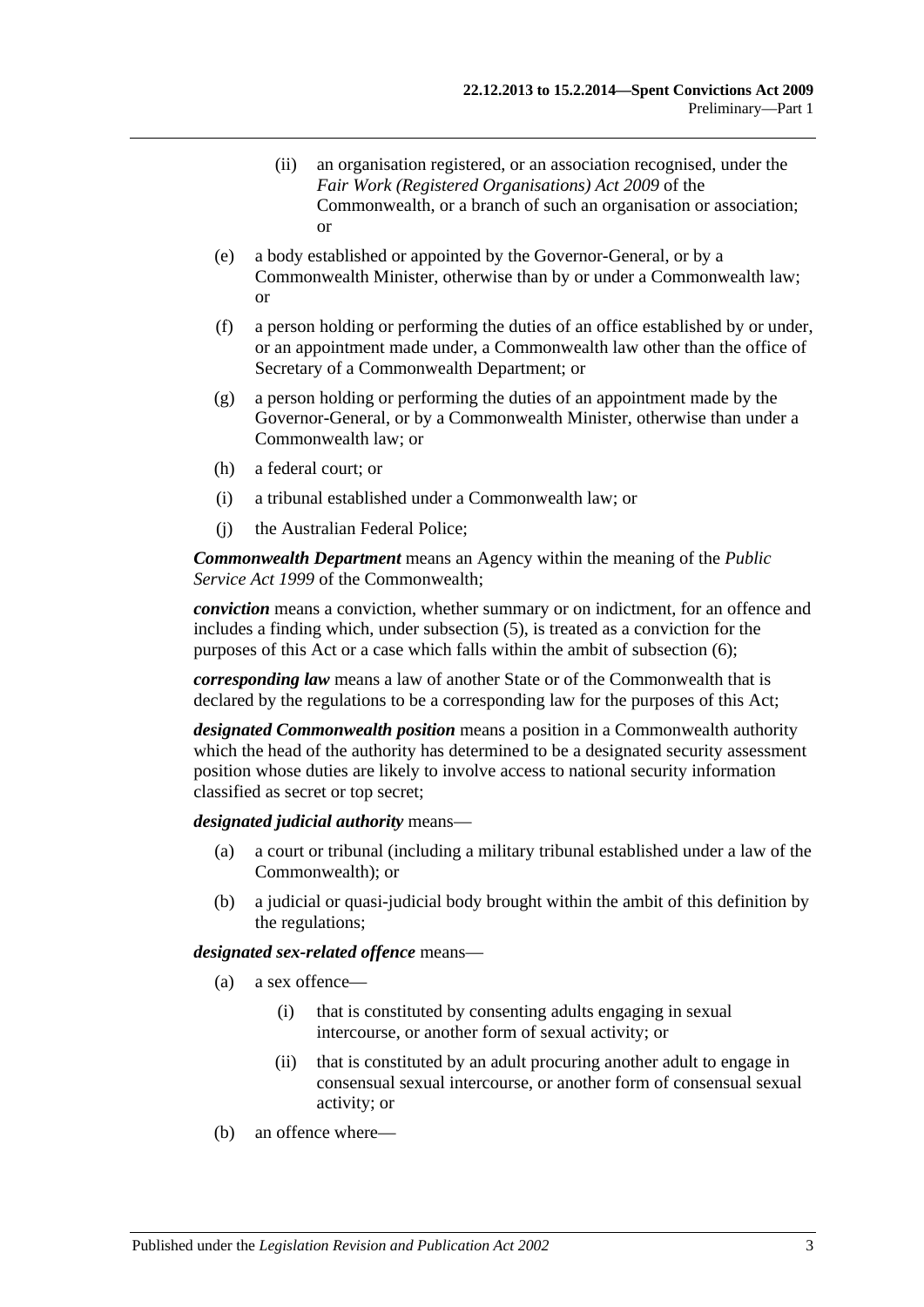- (i) the offence is constituted by consenting persons of the same sex engaging in sexual intercourse, or another form of sexual activity; and
- (ii) at least 1 of them is 16 or 17 years of age (and none of them is younger); and
- (iii) their actions would not have constituted an offence if they were not of the same sex; and
- (iv) no person engaged in the activity was in a position of authority in relation to another person engaged in the activity;

*eligible adult offence* means an offence committed by an adult for which—

- (a) a sentence of imprisonment is not imposed; or
- (b) a sentence of imprisonment is imposed but the sentence is 12 months or less;

*eligible juvenile offence* means an offence committed while the defendant was a child where, on conviction of the defendant—

- (a) a sentence of imprisonment is not imposed; or
- (b) a sentence of imprisonment is imposed but the sentence is 24 months or less;

#### *eligible sex offence* means—

- (a) a sex offence (being either an eligible adult offence or an eligible juvenile offence) for which a sentence of imprisonment is not imposed; or
- (b) a designated sex-related offence;

#### *intelligence or security agency* means—

- (a) the Australian Security Intelligence Organisation; or
- (b) the Australian Secret Intelligence Service; or
- (c) the Office of National Assessments; or
- (d) that part of the Department of Defence known as the Defence Signals Directorate; or
- (e) that part of the Department of Defence known as the Defence Intelligence Organisation; or
- (f) that part of the Department of Defence known as the Defence Imagery and Geospatial Organisation; or
- (g) any other similar agency, office or part of a Commonwealth Department that has a direct involvement in national intelligence or security activities;

#### *justice agency* means any of the following:

- (a) the Australian Federal Police;
- (b) the police force or service of a State;
- (c) the Australian Customs and Border Protection Service;
- (d) the Australian Commission for Law Enforcement Integrity, the Australian Crime Commission, or any other similar crime or integrity commission, body, office or agency established under a law of the Commonwealth or a State;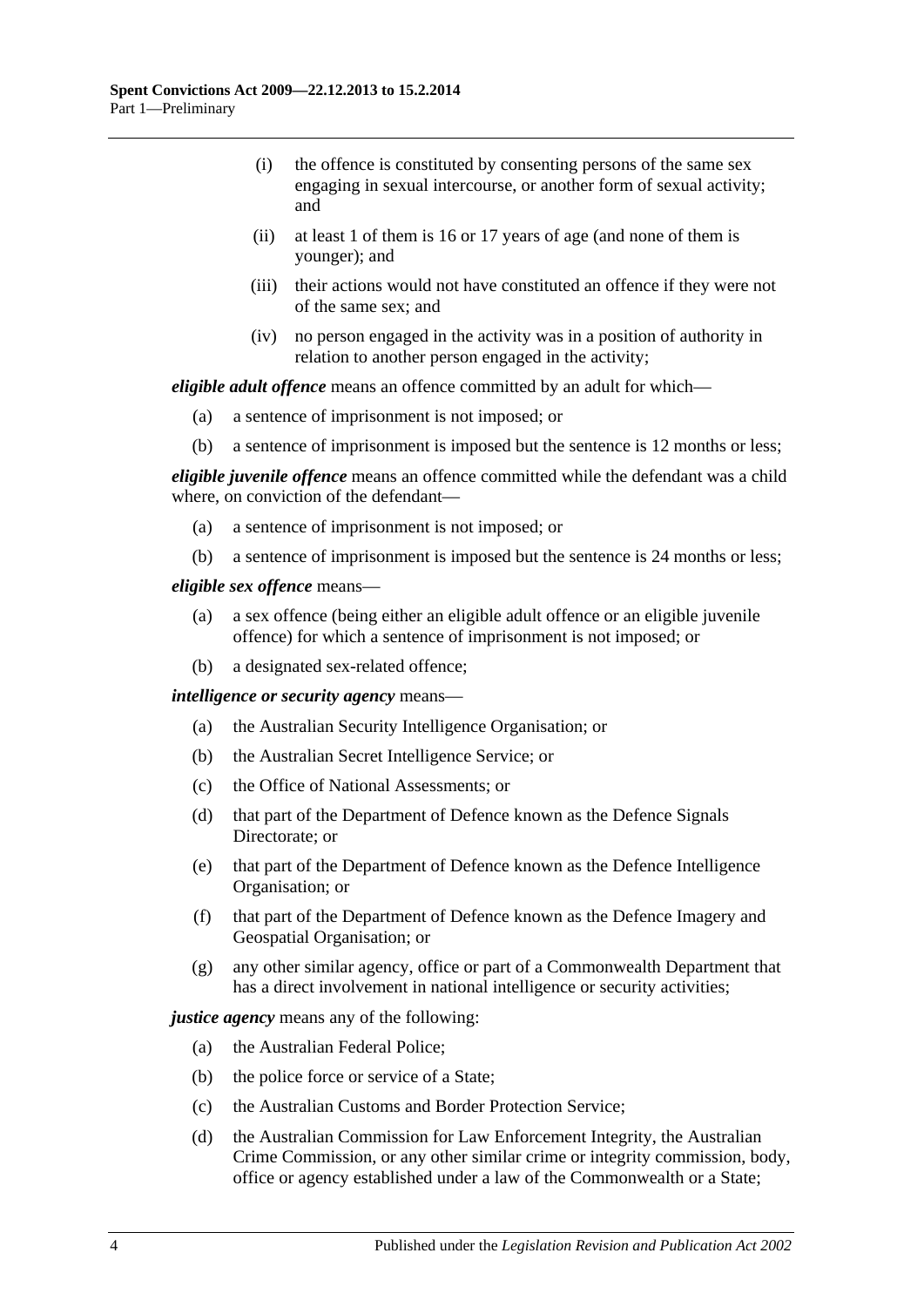- (e) the CrimTrac Agency (established on 1 July 2000 as an Executive Agency of the Governor-General of the Commonwealth under section 65 of the *Public Service Act 1999* of the Commonwealth);
- (f) AusCheck (established by the Commonwealth on 5 December 2005);
- (g) the Australian Securities and Investments Commission;
- (h) the Attorney-General for the Commonwealth or a State;
- <span id="page-4-0"></span>(i) the Director of Public Prosecutions for the Commonwealth or a State, or a person or body performing a similar function under a law of a State;
- (j) staff appointed to assist a person or body referred to in [paragraph](#page-4-0) (i);
- (k) a government department or agency of the Commonwealth or the State which is concerned, as 1 of its principal or primary duties, with the prosecution of offences or assisting with the prosecution of offences;
- (l) the Australian Taxation Office or the Australian Electoral Commission, in connection with any function associated with the prosecution of offences or assisting with the prosecution of offences;
- (m) the Department for Correctional Services or an equivalent entity in another State;
- (n) the Department responsible for a training centre under the *[Young Offenders](http://www.legislation.sa.gov.au/index.aspx?action=legref&type=act&legtitle=Young%20Offenders%20Act%201993)  Act [1993](http://www.legislation.sa.gov.au/index.aspx?action=legref&type=act&legtitle=Young%20Offenders%20Act%201993)* or an equivalent entity in another State;
- (o) the Registrar or administrator of a Commonwealth or State court;
- (p) a person or body brought within the ambit of this definition or a corresponding definition by regulations made under this Act or under a corresponding law for the purposes of a corresponding definition;

*minor offence* means an offence where, on conviction—

- (a) the defendant is discharged without penalty; or
- (b) the only penalty imposed on the defendant (disregarding any demerit points that may apply) is a fine not exceeding—
	- (i) unless an amount applies under [subparagraph](#page-4-1) (ii)—\$500; or
	- (ii) an amount, greater than \$500, prescribed by the regulations for the purposes of this definition;

<span id="page-4-1"></span>*mutual recognition principle*—see [subsection](#page-6-3) (7);

*national security information* means information affecting the defence, security or international relations of Australia;

*official record* means a record kept by a court, tribunal, police force or public authority;

*overseas jurisdiction* means a jurisdiction outside Australia and the external territories;

#### *public authority* means—

(a) a public or local authority constituted by or under an Act of this State, another State or the Commonwealth; or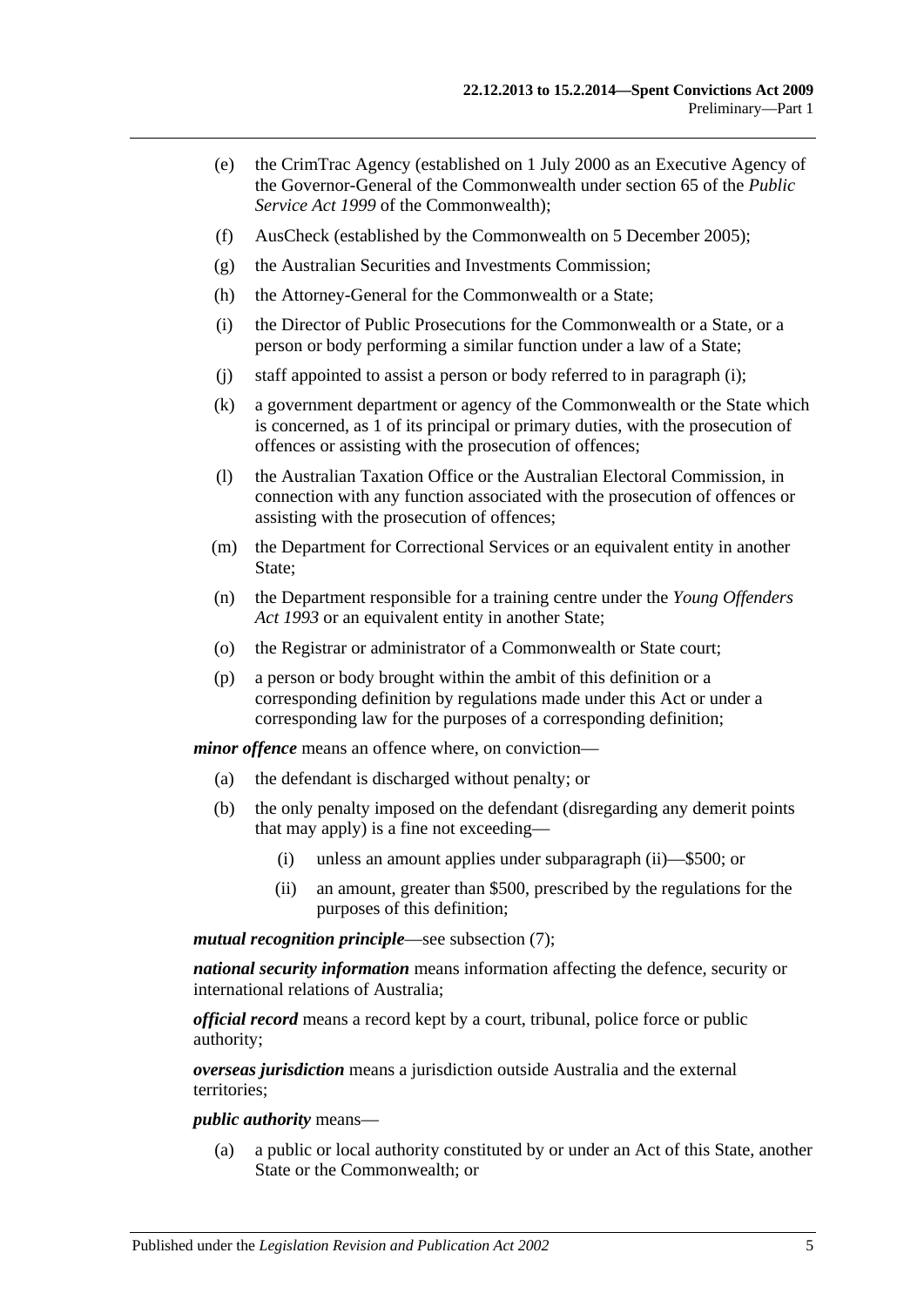- (b) a government department of this State, another State or the Commonwealth; or
- (c) a statutory body representing the Crown in right of this State, another State or the Commonwealth,

and includes a person performing a function on behalf of the authority, department or body;

*qualification period* means the qualification period that applies under [section](#page-8-2) 7;

*qualified magistrate*—see [section](#page-8-0) 6A;

*quashed*—a conviction is quashed if—

- (a) the conviction is quashed or set aside; or
- (b) a finding of guilt, or a finding that a charge has been proved, is quashed or set aside;

*recognised jurisdiction*—if a law of another State or of the Commonwealth has been declared by the regulations to be a corresponding law, then that State or the Commonwealth (as the case requires) is a recognised jurisdiction;

*security* has the same meaning as in the *Australian Security Intelligence Organisation Act 1979* of the Commonwealth;

*sex offence* means an offence prescribed as a sex offence for the purposes of this definition;

*spent*, for a conviction—see [section](#page-6-0) 4;

*State* includes Territory;

*this jurisdiction* means South Australia;

*tribunal* means a tribunal constituted by law;

*work* includes the following:

- (a) work—
	- (i) under a contract of employment or contract for services; or
	- (ii) in a leadership role in a religious institution or as part of the duties of a religious vocation; or
	- (iii) as an officer of a body corporate, member of the committee of management of an unincorporated body or association or member of a partnership; or
	- (iv) as a volunteer, other than unpaid work engaged in for a private or domestic purpose; or
	- (v) as a self-employed person;
- (b) practical training as part of a course of education or vocational training;
- (c) acting in a prescribed capacity or engaging in a prescribed activity.
- $(2)$  If—
	- (a) a person is convicted by a court of a number of offences; and
	- (b) the sentencing court imposes 1 penalty for some or all of the offences,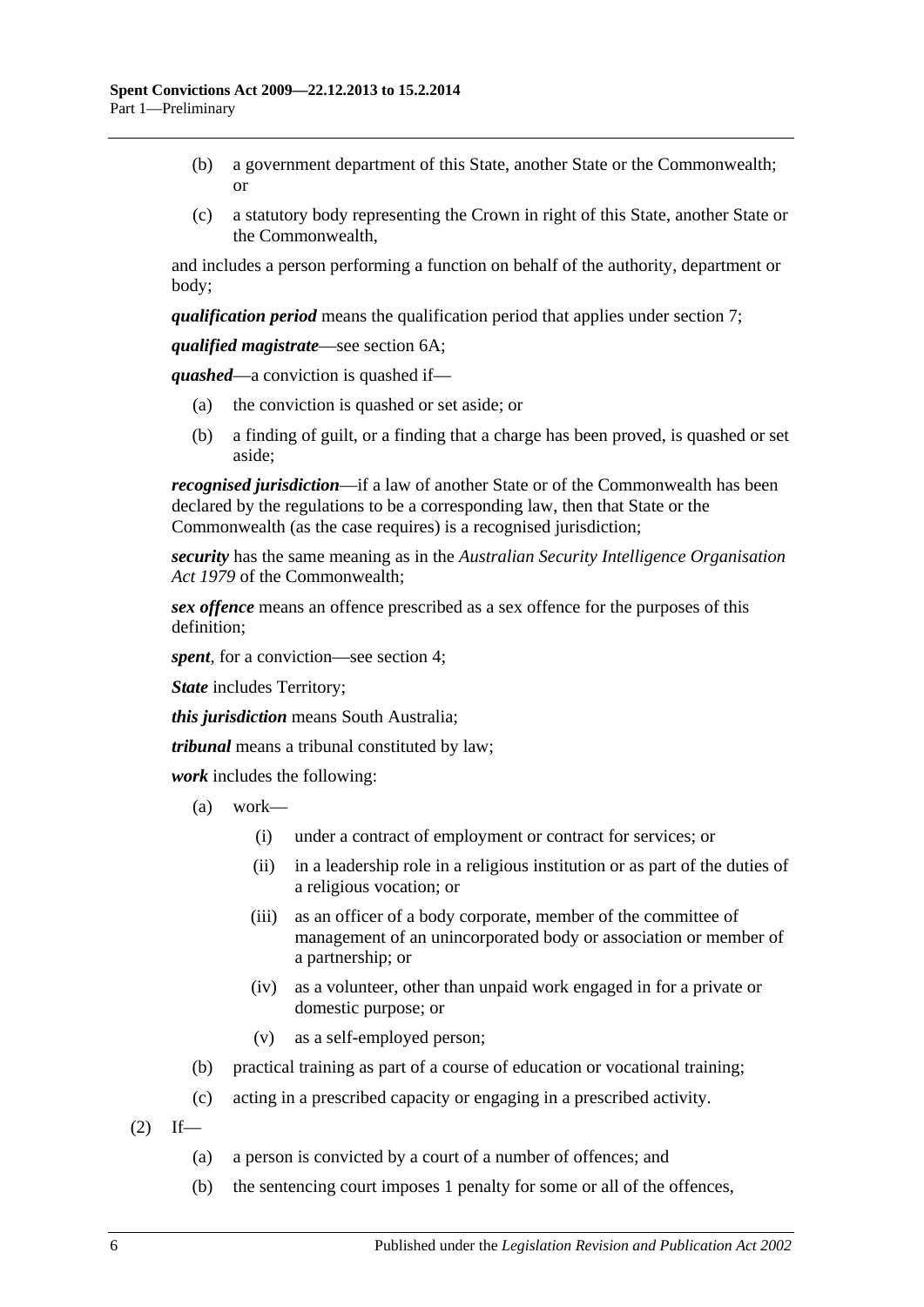the penalty so imposed will be taken to apply in relation to each offence for the purpose of determining whether a particular offence is an eligible adult offence or an eligible juvenile offence under [subsection](#page-1-3) (1).

- (3) In this Act, a reference to a sentence of imprisonment extends to—
	- (a) a period of detention under the *[Young Offenders Act](http://www.legislation.sa.gov.au/index.aspx?action=legref&type=act&legtitle=Young%20Offenders%20Act%201993) 1993*;
	- (b) a sentence of imprisonment or a period of detention that has been suspended (in whole or in part);
	- (c) a period of detention under section 23 of the *[Criminal Law \(Sentencing\)](http://www.legislation.sa.gov.au/index.aspx?action=legref&type=act&legtitle=Criminal%20Law%20(Sentencing)%20Act%201988)  Act [1988](http://www.legislation.sa.gov.au/index.aspx?action=legref&type=act&legtitle=Criminal%20Law%20(Sentencing)%20Act%201988)*.
- (4) In this Act, a reference to a conviction that is spent includes a reference to the charge to which the spent conviction related and any investigation or legal process associated with the offence or the conviction.
- <span id="page-6-1"></span>(5) The following findings are treated as convictions for the purposes of this Act:
	- (a) a formal finding of guilt by a court;
	- (b) a finding by a court that an offence has been proved.
- <span id="page-6-2"></span>(6) For the purposes of this Act, if an offence is taken into account for the purposes of sentencing for another offence or offences, it will be taken that there is a conviction for that offence (and that the conviction is capable of being spent).
- <span id="page-6-3"></span>(7) The *mutual recognition principle* is as follows:
	- (a) a conviction for an offence against a law of a recognised jurisdiction that is spent under the corresponding law of that jurisdiction will be taken to be spent for the purposes of [Part 3](#page-11-1) and [Part 4;](#page-14-0) and
	- (b) a conviction for an offence against a law of a recognised jurisdiction that is not spent (or has ceased to be spent) under the corresponding law of that jurisdiction will be taken not to be spent for the purposes of [Part 3](#page-11-1) and [Part 4.](#page-14-0)
- (8) For the purposes of the definition of *designated sex-related offence*
	- (a) a person will not be taken to have engaged in an activity with his or her consent if the person would not be taken to have freely and voluntarily agreed to the activity under section 46 of the *[Criminal Law Consolidation Act](http://www.legislation.sa.gov.au/index.aspx?action=legref&type=act&legtitle=Criminal%20Law%20Consolidation%20Act%201935) 1935*; and
	- (b) a person is in *a position of authority* in relation to another person if they would be in a position of authority in relation to the person under section 49(5a) of the *[Criminal Law Consolidation Act](http://www.legislation.sa.gov.au/index.aspx?action=legref&type=act&legtitle=Criminal%20Law%20Consolidation%20Act%201935) 1935*.

## <span id="page-6-0"></span>**4—Meaning of spent conviction**

- (1) For the purposes of this Act, the conviction of a person for an offence is *spent* if—
	- (a) the conviction is spent under [Part 2;](#page-8-1) or
	- (b) the conviction is quashed; or
	- (c) the person is granted a pardon for the offence.
- <span id="page-6-4"></span>(1a) In addition, if—
	- (a) a finding is treated as a conviction under [section](#page-6-1) 3(5); but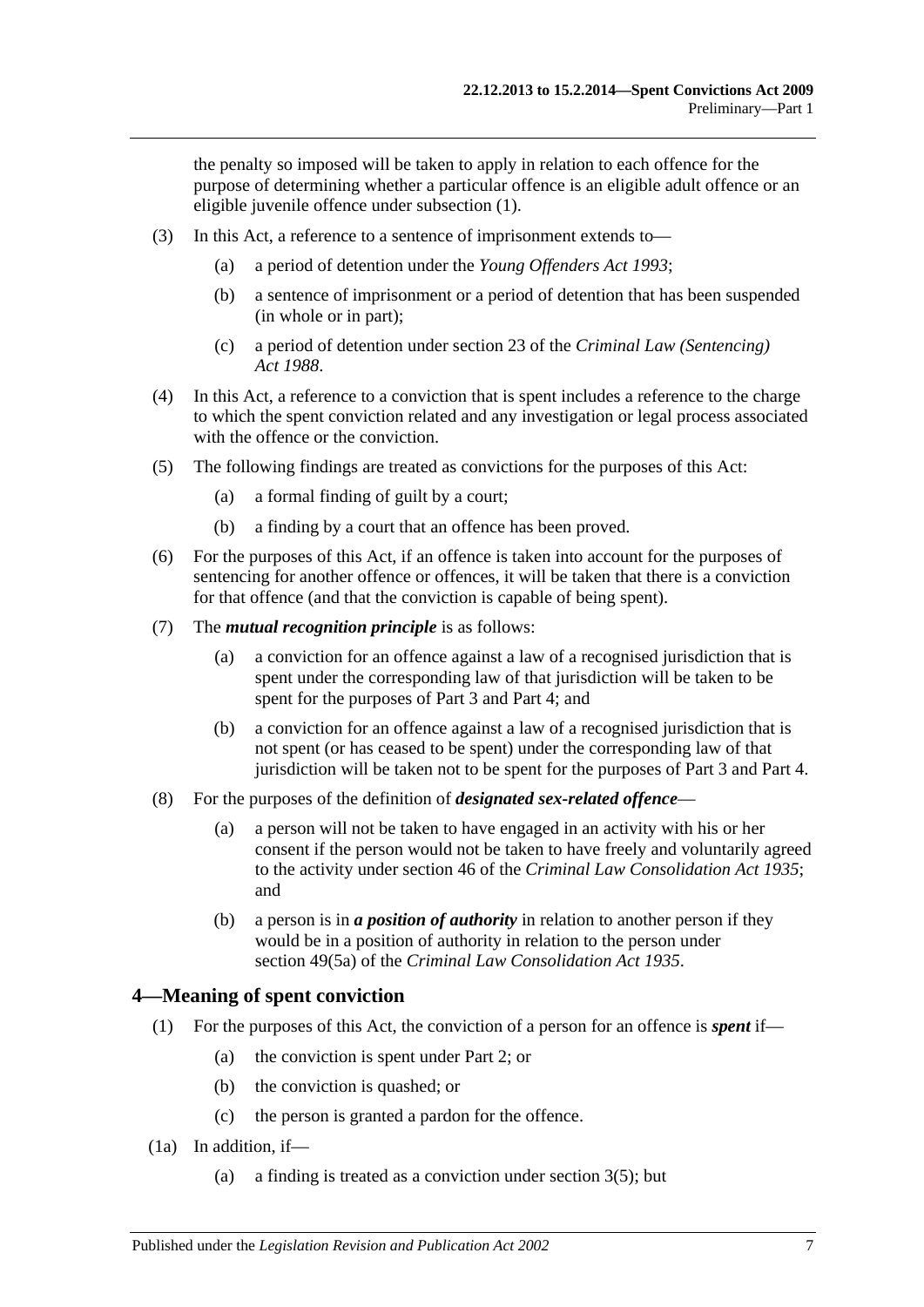(b) no conviction is recorded against the person,

then the finding, as constituting a conviction for the purposes of this Act, will be taken to be immediately spent.

(2) This section applies subject to the operation of [section](#page-7-1) 6.

### <span id="page-7-0"></span>**5—Scope of Act**

- (1) The following convictions (and no other convictions) are capable of becoming spent under this Act:
	- (a) a conviction for an eligible adult offence;
	- (b) a conviction for an eligible juvenile offence;
	- (c) a conviction for a designated sex-related offence.
- (2) However, the following convictions cannot become spent under this Act:
	- (a) a conviction of a body corporate;
	- (b) a conviction for a sex offence unless the offence is an eligible sex offence;
	- (c) a conviction of a class prescribed by the regulations.
- <span id="page-7-2"></span>(3) A regulation made under [subsection](#page-7-2) (2)(c) does not affect a conviction that has already become spent under this Act.
- (4) Nothing in this Act affects—
	- (a) the enforcement of any process or proceedings relating to any fine or other sum imposed with respect to a spent conviction; or
	- (b) any process or proceedings in respect of a breach of a condition or requirement applicable to a sentence imposed in respect of a spent conviction; or
	- (c) the operation of any disqualification, disability or other prohibition imposed in respect of or on account of a spent conviction; or
	- (d) the imposition or accumulation of demerit points; or
	- (e) the exercise of any other enforcement power or the institution or undertaking of any other processes or proceedings by a justice agency.
- (5) Nothing in this Act affects a claim (or any proceedings arising from a claim) for compensation (including statutory compensation) for injury, loss or damage caused by an offence.
- (6) This section applies subject to the operation of [section](#page-7-1) 6.

## <span id="page-7-1"></span>**6—Application of Act**

- (1) This Act applies to convictions for offences against the laws of this State and convictions for offences against any other law.
- (2) In the case of convictions for offences against the laws of a recognised jurisdiction, the mutual recognition principle applies.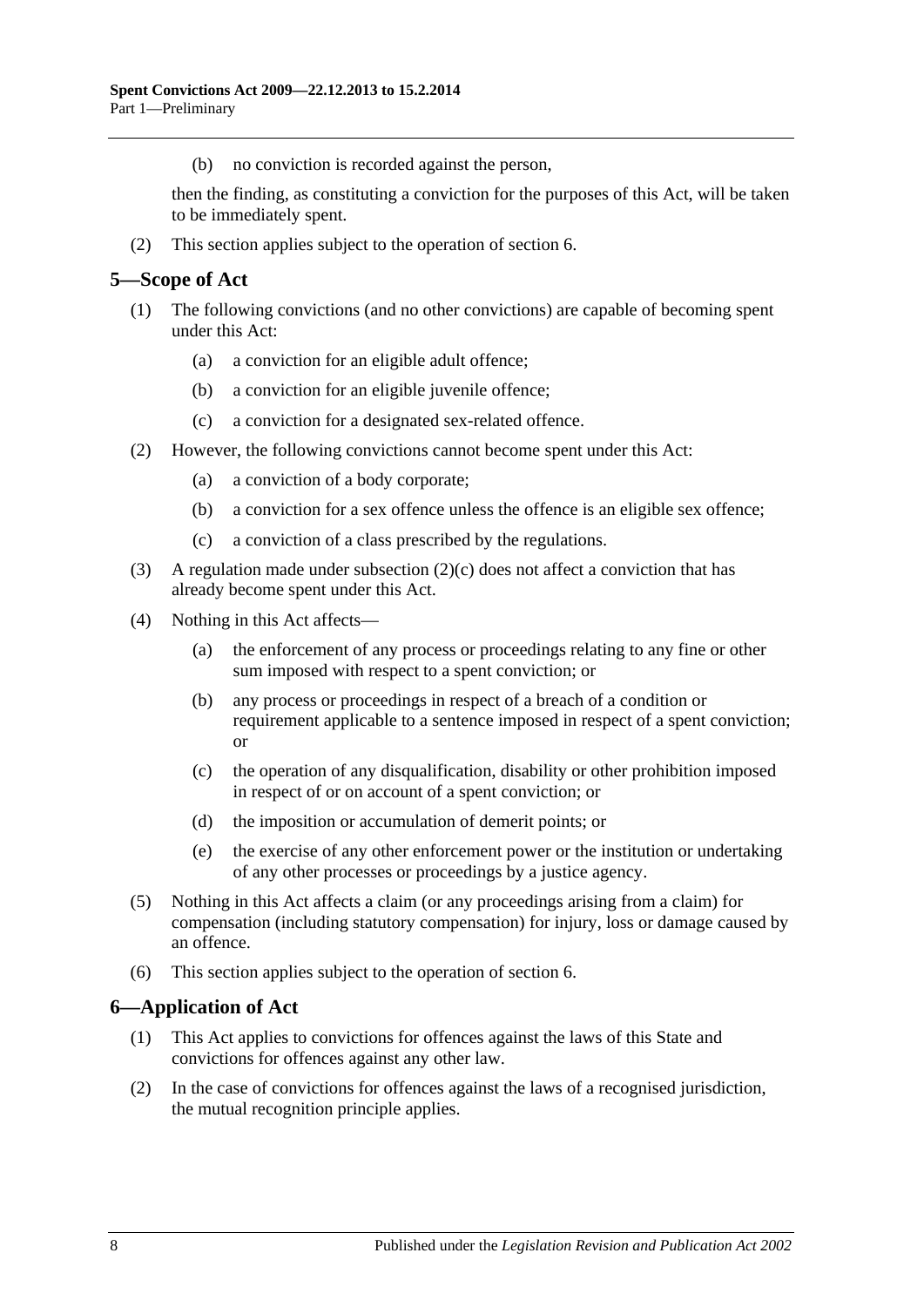- (3) In the case of convictions for offences against the laws of any other jurisdiction (including the laws of an overseas jurisdiction), this Act applies with the changes necessary to enable its provisions to apply to those convictions in a way that corresponds as closely as possible to the way in which it applies to convictions for offences against the laws of this jurisdiction.
- (4) However, if an offence against the laws of another jurisdiction (including the laws of an overseas jurisdiction), other than a recognised jurisdiction, has no correspondence to an offence against a law of this jurisdiction, then the conviction of the person for the offence is immediately spent for the purposes of this Act.
- (5) This Act applies to convictions for offences whether such convictions occurred before or after the commencement of this Act.

## <span id="page-8-0"></span>**6A—Qualified magistrates**

- (1) For the purposes of this Act, a *qualified magistrate* is a magistrate in relation to whom a consent is in force under [subsection](#page-8-3) (2) and who has been approved by the Chief Magistrate to act as a qualified magistrate in accordance with [subsection](#page-8-4) (3).
- <span id="page-8-3"></span>(2) A magistrate may, by instrument in writing, consent to acting as a qualified magistrate under this Act.
- <span id="page-8-4"></span>(3) The Chief Magistrate may, by instrument in writing, approve a magistrate in relation to whom a consent is in force under [subsection](#page-8-3) (2) to act as a qualified magistrate under this Act.
- (4) A qualified magistrate has, in relation to the exercise of a function conferred on a qualified magistrate by this Act, the same protection, privileges and immunities as a magistrate has in relation to proceedings in the Magistrates Court of South Australia.
- <span id="page-8-5"></span>(5) A magistrate who has given consent under [subsection](#page-8-3) (2) may, by instrument in writing, revoke the consent.
- (6) An approval of a magistrate to act as a qualified magistrate under [subsection](#page-8-4) (3) is revoked if—
	- (a) the qualified magistrate revokes his or her consent in accordance with [subsection](#page-8-5) (5) or ceases to be a magistrate; or
	- (b) the Chief Magistrate determines that the magistrate should not continue to be a qualified magistrate.

## <span id="page-8-1"></span>**Part 2—Requirements for a conviction to become spent**

## <span id="page-8-6"></span><span id="page-8-2"></span>**7—Determination of qualification period**

- (1) Subject to this Act, the *qualification period* for the conviction of a person for an offence is—
	- (a) in the case of an eligible juvenile offence, other than where the person was dealt with as an adult—5 consecutive years; or
	- (b) in any other case—10 consecutive years,

from the relevant day for the conviction for the offence.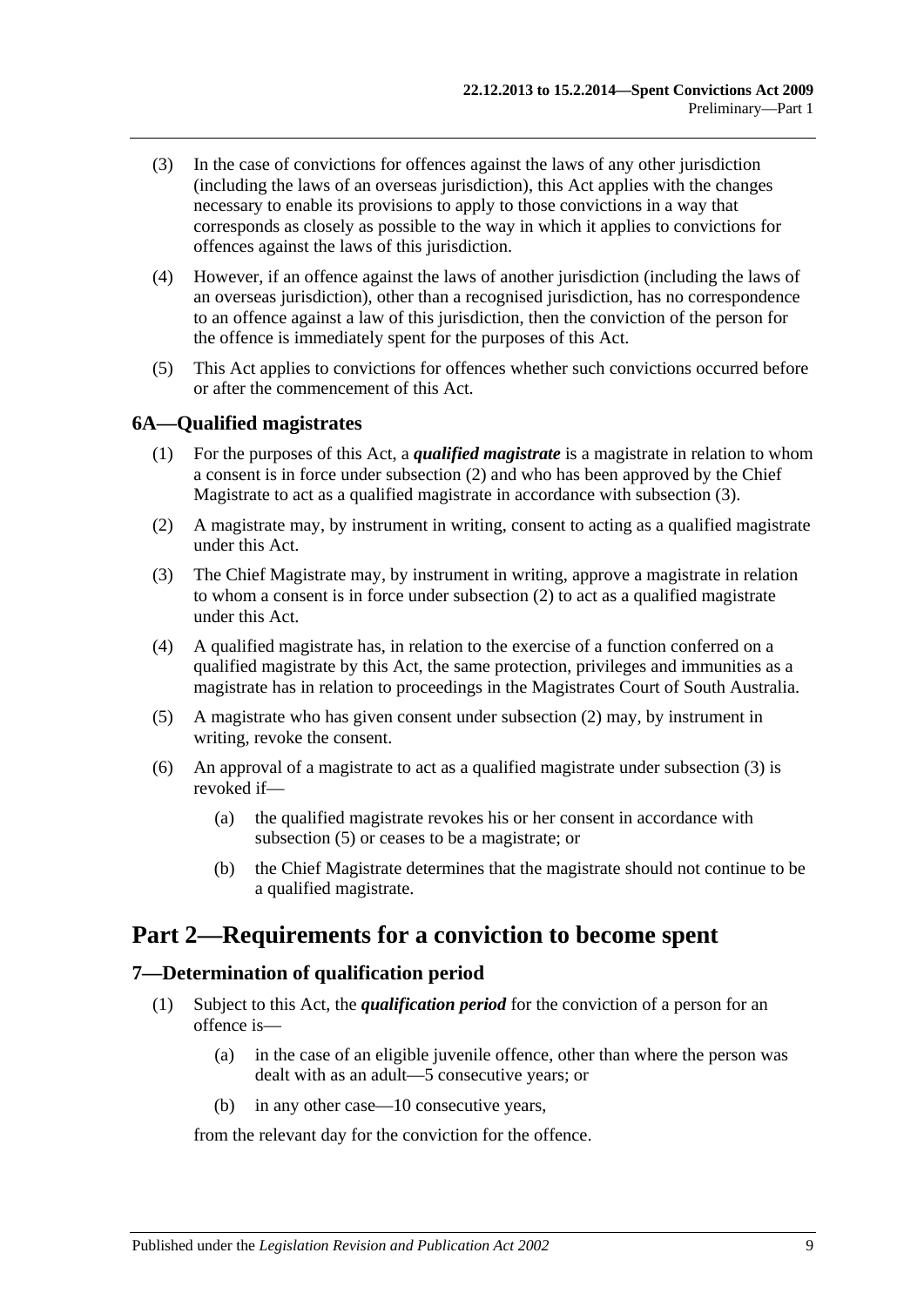- <span id="page-9-1"></span>(2) If during the qualification period for a conviction (the *first conviction*) the person is convicted of another offence (the *second conviction*), the time that has run as part of the qualification period for the first conviction is cancelled and the relevant day for the second conviction becomes a new relevant day for the first conviction (and a conviction for a third offence within the period that then applies will have a corresponding effect on the first and second convictions, and so on for any subsequent conviction or convictions).
- <span id="page-9-2"></span>(3) In addition—
	- (a) if at the end of a period that applies under [subsection](#page-8-6) (1) or [\(2\)](#page-9-1) the person is a registrable offender under the *[Child Sex Offenders Registration Act](http://www.legislation.sa.gov.au/index.aspx?action=legref&type=act&legtitle=Child%20Sex%20Offenders%20Registration%20Act%202006) 2006* who is subject to reporting obligations imposed by Part 3 of that Act, the qualification period is extended so as to expire when or if those reporting obligations cease or are suspended under that Part; and
	- (b) if during the period of extension that applies under [paragraph](#page-9-2) (a) the person is convicted of another offence, the conviction has the same effect on any previous conviction that is subject to the period of extension that a second or subsequent conviction has on a previous conviction or convictions under [subsection](#page-9-1)  $(2)$ .
- <span id="page-9-3"></span>(4) For the purposes of [subsections](#page-9-1) (2) and [\(3\)\(b\),](#page-9-3) a conviction for a second or subsequent offence will be disregarded if—
	- (a) the offence is a minor offence (including in a case where the conviction with respect to the minor offence is constituted by a finding under [section](#page-6-1) 3(5)); or
	- (b) the conviction is quashed; or
	- (c) the convicted person is granted a pardon.
- (5) A period under a preceding subsection may commence before the commencement of this Act and, in such a case, the qualification period will be completed—
	- (a) on the commencement of this Act; or
	- (b) on the day on which the qualification period would have been completed if this Act had been in force continuously since the day of the relevant conviction,

whichever is the later.

- (6) For the purposes of this section—
	- (a) the *relevant day* for the conviction for an offence is the day on which the person is convicted; and
	- (b) a reference to a conviction for an offence does not extend to a conviction for an offence against a law of another jurisdiction (including the laws of an overseas jurisdiction), other than a recognised jurisdiction, that has no correspondence to an offence against a law of this jurisdiction.

## <span id="page-9-4"></span><span id="page-9-0"></span>**8—Spent conviction—general provision**

- (1) A conviction for an offence, other than a sex offence, is spent on completion of the qualification period for the conviction.
- (2) [Subsection](#page-9-4) (1) operates subject to [section](#page-6-4) 4(1a).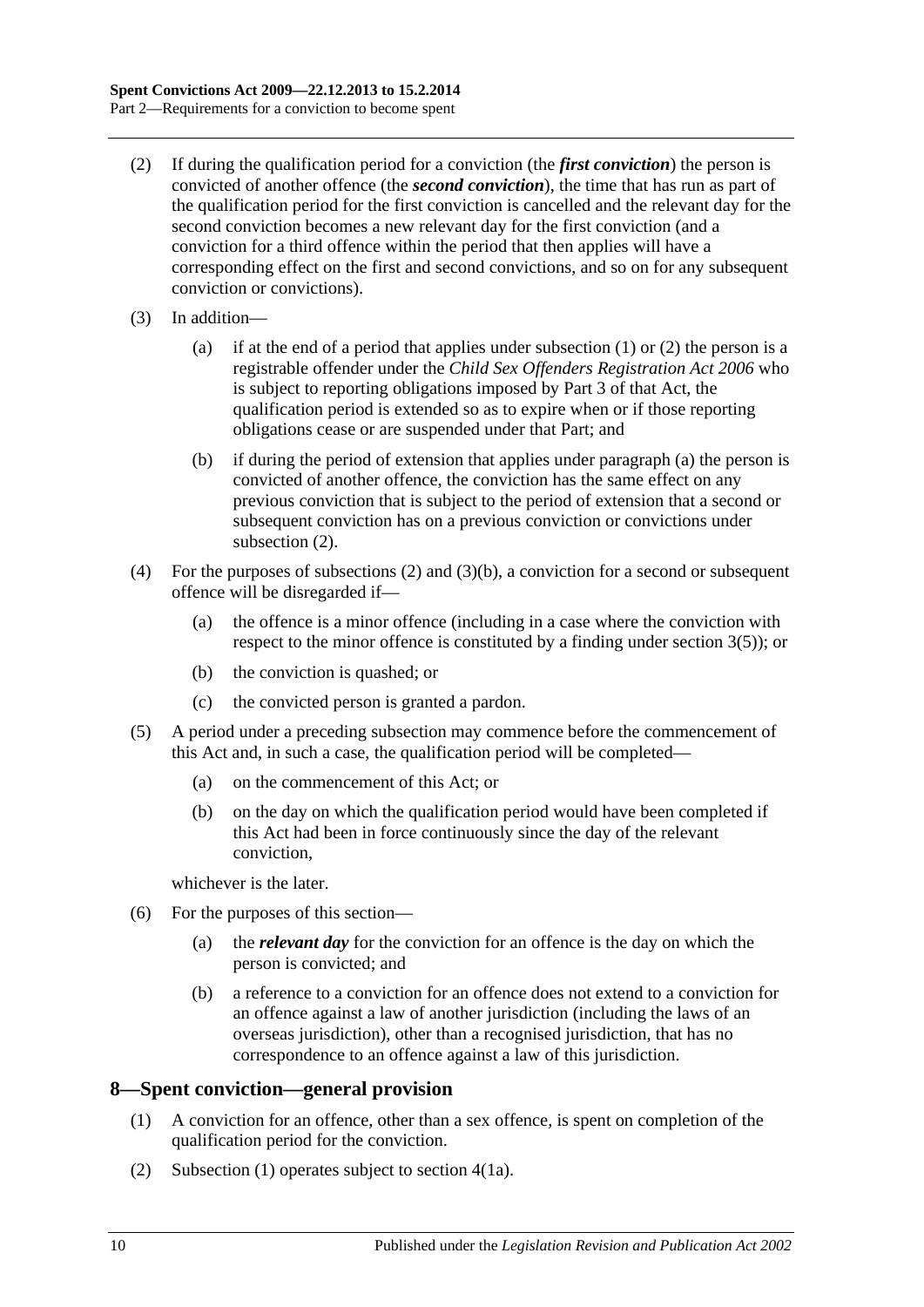#### <span id="page-10-0"></span>**8A—Spent conviction for an eligible sex offence**

- (1) A conviction for an eligible sex offence is spent if, on application by the convicted person in accordance with the regulations, a qualified magistrate makes an order that the conviction is spent.
- (2) An application for an order under this section in respect of a conviction—
	- (a) may not be made until the completion of the qualification period for the conviction; and
	- (b) may not be made if a qualified magistrate has refused to make an order under this section in respect of the same conviction within the preceding 2 years.
- (3) An application under this section may not be made in respect of a conviction for an offence against the laws of another jurisdiction.
- (4) [Schedule 2](#page-18-4) applies to an application under this section and to proceedings on an application.
- <span id="page-10-1"></span>(5) The making of an order under this section is at the discretion of the qualified magistrate and (subject to subsection (6)) that discretion will be exercised having regard to—
	- (a) the nature, circumstances and seriousness of the offence; and
	- (b) if a victim impact statement was furnished to the sentencing court in connection with the sentencing of the applicant for the offence (and that statement is available to the qualified magistrate)—anything referred to in that statement; and
	- (c) any penalty imposed, and any other order or requirement made or imposed by a court, in relation to the offence; and
	- (d) the length of time since the conviction; and
	- (e) all the circumstances of the applicant, including the circumstances of the applicant at the time of the commission of the offence and at the time of the application and whether the applicant appears to have rehabilitated and to be of good character; and
	- (f) whether the spending of the conviction and the non-disclosure of the offence to other persons by operation of an order under this section might present a risk to the public (and, if so, the extent of that risk); and
	- (g) whether there is any other public interest served in not making the order; and
	- (h) any other matter considered relevant by the qualified magistrate.
- (6) In the case of a designated sex-related offence, the qualified magistrate may make an order under this section without reference to any matters set out in [subsection](#page-10-1) (5) if the qualified magistrate is satisfied—
	- (a) that the offence is a designated sex-related offence; and
	- (b) that the conduct constituting the offence has ceased, by operation of law, to be an offence.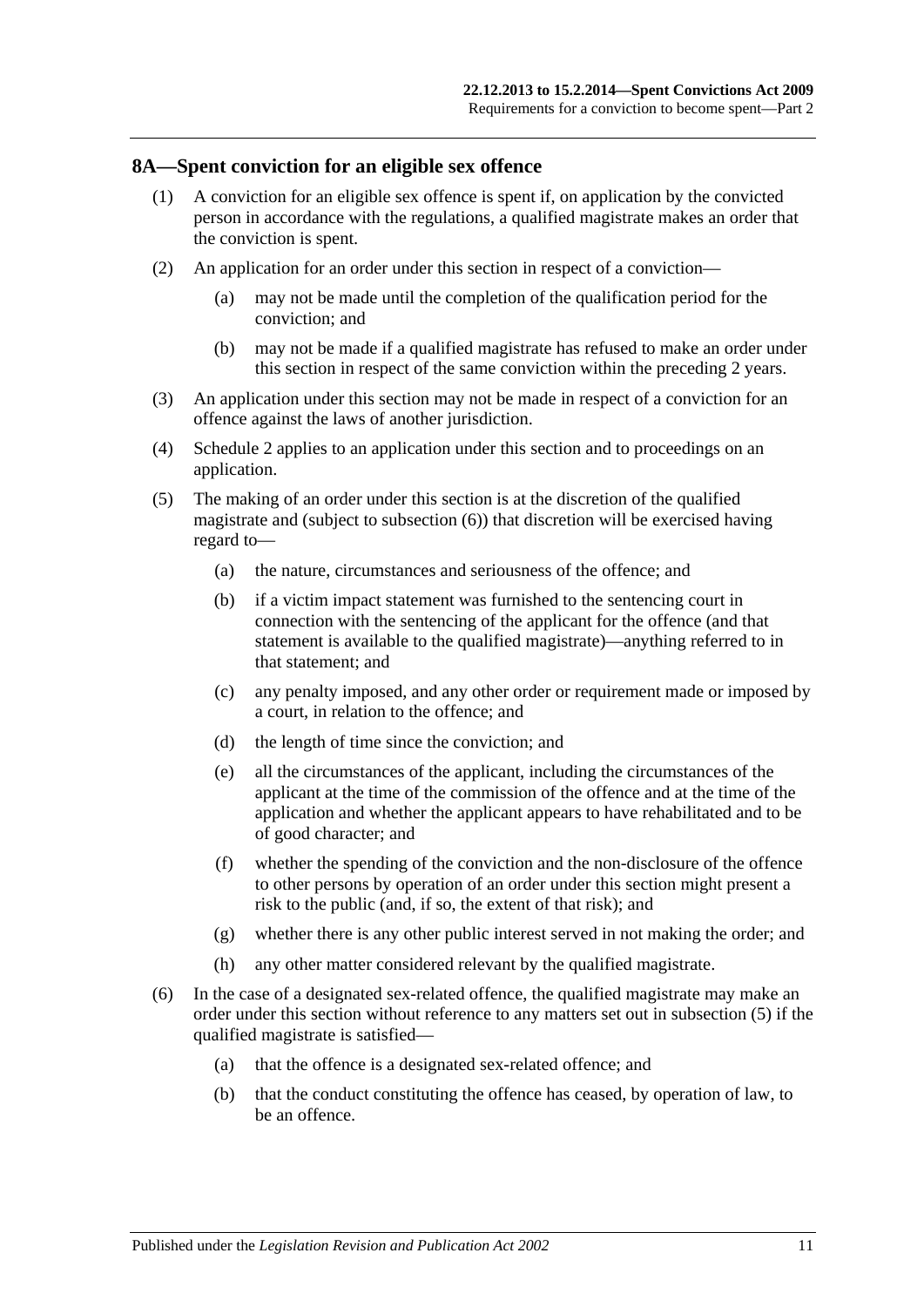### <span id="page-11-0"></span>**9—Subsequent conviction after conviction becomes spent**

- (1) A conviction of a person for an offence (the *first offence*) that is spent is not revived by the subsequent conviction of the person for another offence (the *later offence*).
- (2) However, if—
	- (a) the later offence was committed during the qualification period for the first offence; and
	- (b) the later offence is an offence for which a conviction during the qualification period for the first offence would have resulted in the cancellation of the time that had already run as part of the qualification period under [section](#page-9-1) 7(2) or [\(3\)\(b\),](#page-9-3)

the first offence will cease to be treated as a spent conviction under this Act while the qualification period for the later offence is running.

## <span id="page-11-2"></span><span id="page-11-1"></span>**Part 3—Effect of a conviction becoming spent**

## **Division 1—General provisions**

### <span id="page-11-3"></span>**10—Ability to disregard spent convictions**

If a conviction of a person is spent—

- (a) a question about the person's criminal history is taken not to refer to the spent conviction, but to refer only to any of the person's convictions that are not spent; and
- (b) the person is not required to disclose to any other person for any purpose information concerning the spent conviction; and
- (c) in the application to the person of an Act, statutory instrument, agreement or arrangement—
	- (i) a reference to a conviction, however expressed, is taken not to refer to the spent conviction; and
	- (ii) a reference to the person's character or fitness, however expressed, is not to be taken as allowing or requiring account to be taken of the spent conviction; and
- (d) the spent conviction, or the non-disclosure of the spent conviction, is not a proper ground for—
	- (i) refusing the person any appointment, post, status or privilege; or
	- (ii) revoking any appointment, status or privilege held by the person, or dismissing the person from any post.

### <span id="page-11-5"></span><span id="page-11-4"></span>**11—Unlawful disclosures—public records**

- (1) A person is guilty of an offence if—
	- (a) the person has access to records of convictions kept by or on behalf of a public authority; and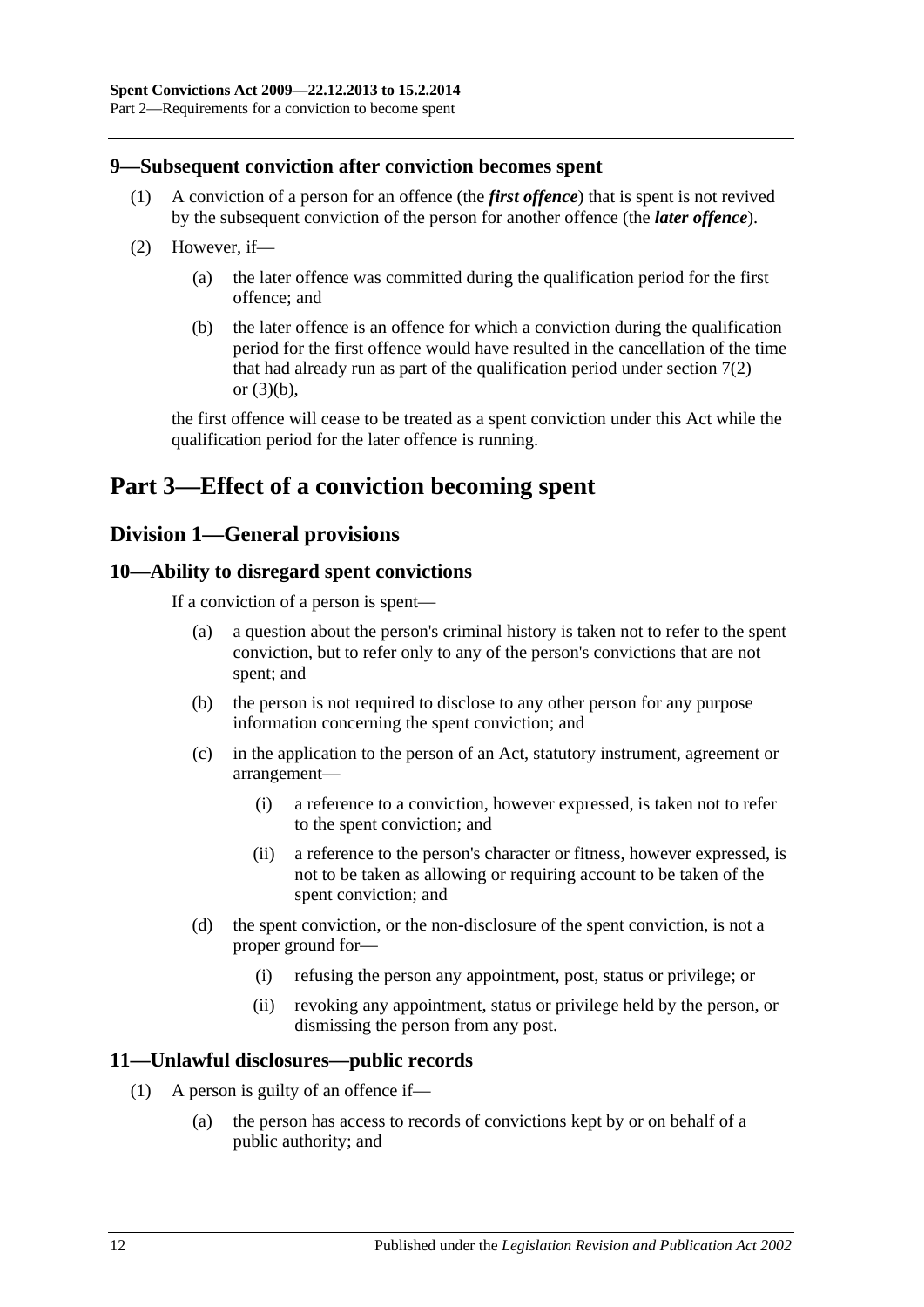- (b) the person discloses information about a spent conviction that the person has gained on account of that access; and
- (c) the person knew, or ought reasonably have known, at the time of the disclosure, that the information was about a spent conviction.

Maximum penalty: \$10 000.

- (2) It is a defence to a charge for an offence against [subsection](#page-11-5)  $(1)$  to prove—
	- (a) that the disclosure was made with the consent of the person whose conviction is spent; or
	- $(b)$  that—
		- (i) the person who made the disclosure believed in good faith that the disclosure was within the ambit of an exclusion from the operation of this section under [Schedule 1;](#page-14-5) and
		- (ii) the disclosure occurred in circumstances where steps had been taken to avoid any breach of [subsection](#page-11-5) (1) by putting in place any systems or safeguards that might reasonably be expected to be provided.

### <span id="page-12-3"></span><span id="page-12-0"></span>**12—Unlawful disclosures—business activities**

- (1) A person is guilty of an offence if—
	- (a) the person, in the course of carrying on a business that includes or involves the provision of information about convictions for offences, discloses information about a spent conviction; and
	- (b) the person knew, or ought reasonably have known, at the time of the disclosure, that the information was about a spent conviction.

Maximum penalty: \$10 000.

- (2) It is a defence to a charge for an offence against [subsection](#page-12-3)  $(1)$  to prove—
	- (a) that the disclosure forms part of the ongoing disclosure of the information in materials or in a manner that cannot be reasonably altered to remove information about the spent conviction; and
	- (b) that the disclosure of the information commenced before the conviction became a spent conviction.

## <span id="page-12-1"></span>**Division 2—Exclusions**

### <span id="page-12-2"></span>**13—Exclusions**

- (1) [Schedule 1](#page-14-5) sets out exclusions from the operation of [Division 1.](#page-11-2)
- (2) The exclusions do not apply in relation to an offence if—
	- (a) the conviction has been quashed; or
	- (b) the person has been granted a pardon for the offence.
- <span id="page-12-4"></span>(3) Subject to [subsection](#page-13-1) (3a), the exclusions do not apply in relation to a conviction that is constituted by a finding that is to be treated as a conviction under [section](#page-6-1) 3(5) and that is taken to be spent under [section](#page-6-4) 4(1a).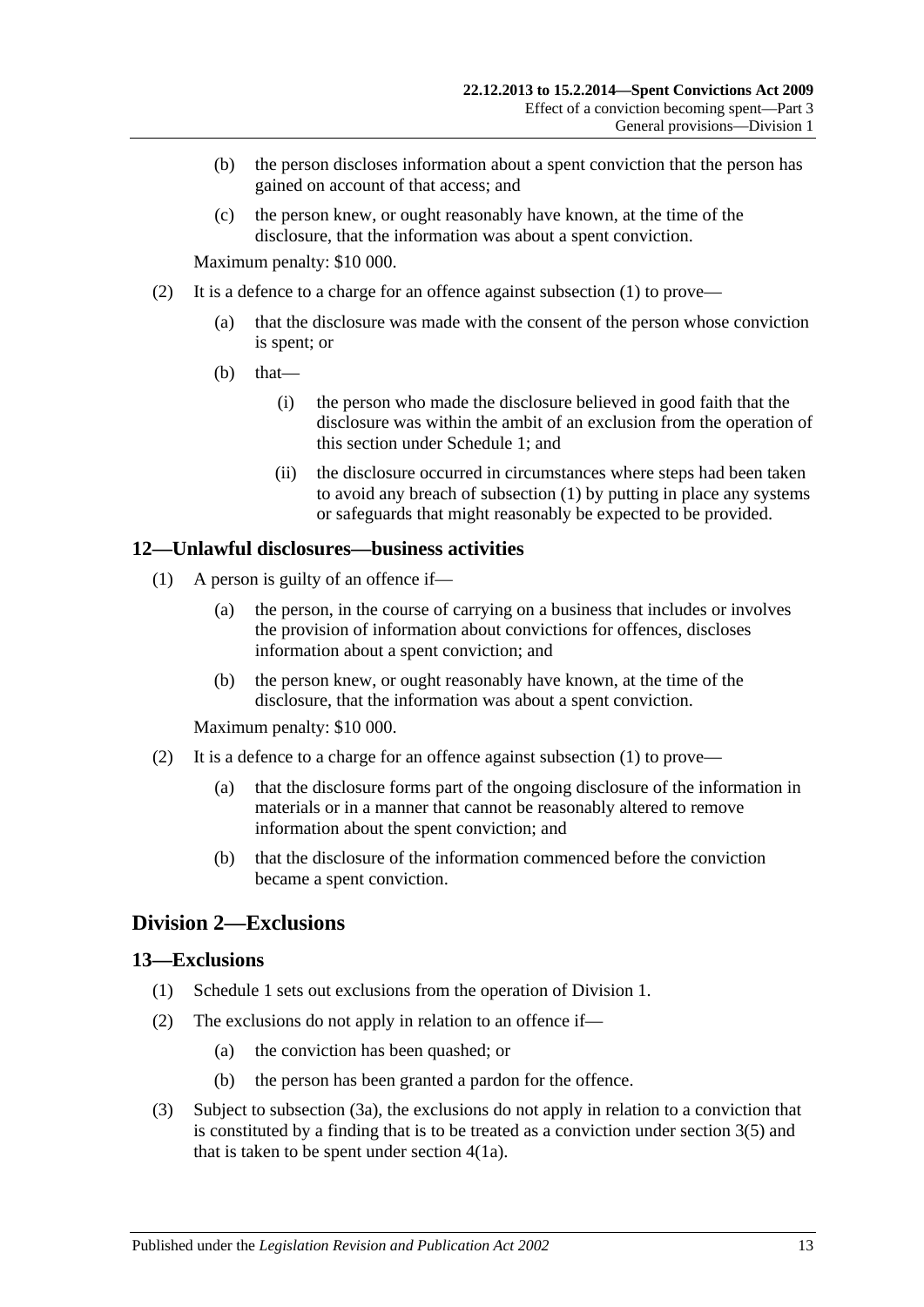- <span id="page-13-1"></span>(3a) [Subsection](#page-12-4) (3) does not apply in relation to the operation of [clauses](#page-14-6) 1, [3](#page-15-1) and [4](#page-15-2) of [Schedule 1.](#page-14-5)
- (4) An exclusion under [clause](#page-16-0) 6, [7](#page-16-1) or [8](#page-17-0) of [Schedule 1](#page-14-5) does not apply in relation to an offence committed by a particular person if a qualified magistrate has made an order to that effect under [section](#page-13-0) 13A.
- (5) The exclusions do not apply in relation to a designated sex-related offence in relation to which an order has been made under [section](#page-10-0) 8A.

## <span id="page-13-0"></span>**13A—Exclusions may not apply**

- (1) A person in relation to whom a conviction for an offence is spent may apply to a qualified magistrate for an order that 1 or more of [clauses](#page-16-0) 6, [7](#page-16-1) and [8](#page-17-0) of [Schedule 1](#page-14-5) do not apply in relation to the offence.
- (2) An application under this section must be made in accordance with the regulations.
- (3) An application for an order under this section in relation to an offence may not be made if a qualified magistrate has refused to make an order under this section in relation to the same offence within the preceding 2 years.
- (4) An application under this section may not be made in respect of a conviction for an offence against the laws of another jurisdiction.
- (5) [Schedule 2](#page-18-4) applies to an application under this section and to proceedings on an application.
- (6) The making of an order under this section is at the discretion of the qualified magistrate and that discretion will be exercised having regard to—
	- (a) the nature, circumstances and seriousness of the offence; and
	- (b) in the case of an application that relates to [clause](#page-16-0) 6 of [Schedule 1—](#page-14-5)if the offence involved a child or children; and
	- (c) in the case of an application that relates to [clause](#page-16-1) 7 of [Schedule 1—](#page-14-5)if the offence involved a vulnerable person or persons; and
	- (d) if a victim impact statement was furnished to the sentencing court in connection with the sentencing of the applicant for the offence (and that statement is available to the qualified magistrate)—anything referred to in that statement; and
	- (e) any penalty imposed, and any other order or requirement made or imposed by a court, in relation to the offence; and
	- (f) all the circumstances of the applicant, including the circumstances of the applicant at the time of the commission of the offence and at the time of the application and whether the applicant appears to have rehabilitated and to be of good character; and
	- (g) whether the removal of the exclusion by operation of an order under this section might present a risk to children, vulnerable persons or the public more generally (and, if so, the extent of that risk); and
	- (h) whether there is any public interest served in not making the order; and
	- (i) any other matter considered relevant by the qualified magistrate.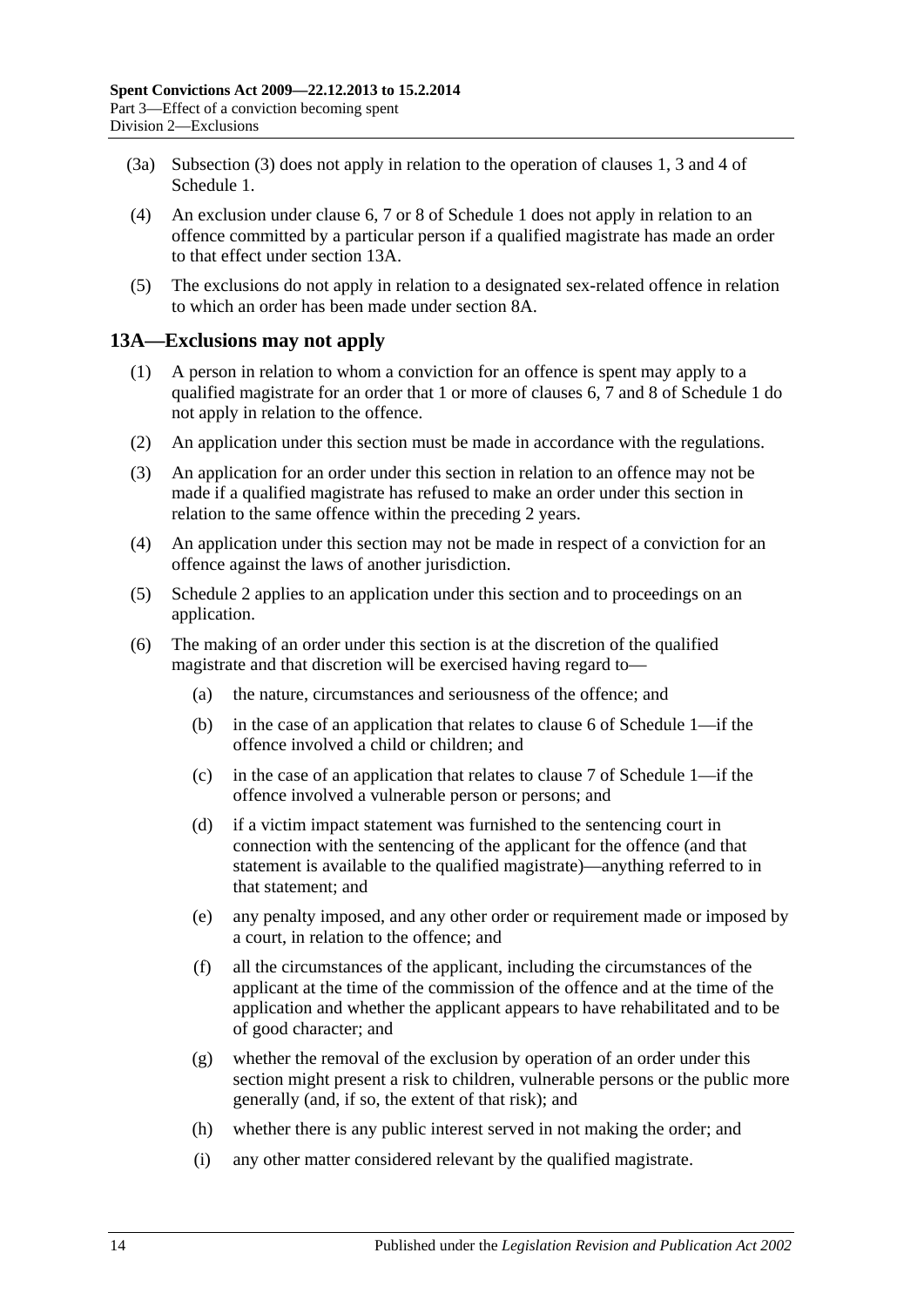(7) An order under this section will have effect according to its terms.

## <span id="page-14-0"></span>**Part 4—Miscellaneous**

## <span id="page-14-1"></span>**14—Improperly obtaining information about spent convictions**

A person must not fraudulently or dishonestly obtain information about a spent conviction from records of convictions kept by or on behalf of a public authority. Maximum penalty: \$10 000.

## <span id="page-14-2"></span>**15—Prerogative of mercy not affected**

This Act does not affect the exercise of the Royal prerogative of mercy.

### <span id="page-14-3"></span>**16—Act does not authorise destruction of records**

This Act does not authorise or require the destruction by or on behalf of a public authority of a record relating to a spent conviction, a quashed conviction or a pardon.

### <span id="page-14-4"></span>**17—Regulations**

- (1) The Governor may make such regulations as are contemplated by, or necessary or expedient for the purposes of, this Act.
- (2) The regulations may—
	- (a) be of general or limited application;
	- (b) vary according to the persons, times, places or circumstances to which they are expressed to apply.

## <span id="page-14-5"></span>**Schedule 1—Exclusions**

### <span id="page-14-6"></span>**1—Justice agencies**

- (1) [Part 3 Division 1](#page-11-2) does not apply to the performance of a function or the exercise of a power by—
	- (a) a justice agency; or
	- (b) a person who is acting as a member, officer, employee, agent or contractor of a justice agency.
- (2) [Part 3 Division 1](#page-11-2) does not apply if the disclosure is made, or to be made, to or is made  $by-$ 
	- (a) a justice agency; or
	- (b) a person who is acting as a member, officer, employee, agent or contractor of a justice agency.
- (3) [Part 3 Division 1](#page-11-2) does not apply if a disclosure is made, or to be made, to or is made by a justice agency for the purposes of assessing—
	- (a) prospective employees or prospective members of the agency; or
	- (b) persons proposed to be engaged as consultants to, or to perform services for, the agency or a member of the agency.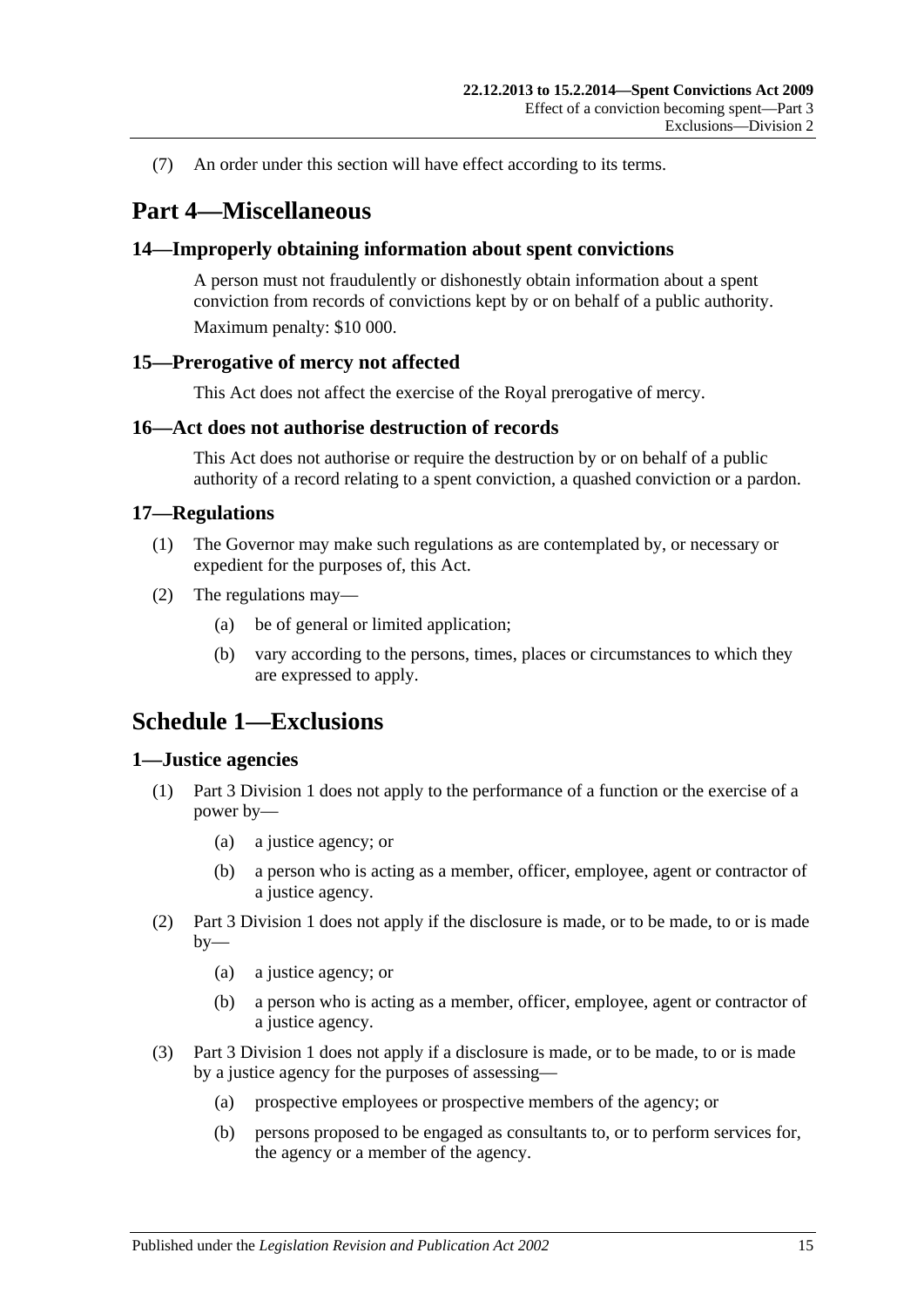### <span id="page-15-0"></span>**2—Commonwealth agencies**

[Part 3 Division 1](#page-11-2) does not apply if a disclosure is made, or to be made, to or is made  $by-$ 

- (a) an intelligence or security agency, for the purpose of assessing—
	- (i) prospective employees or prospective members of the agency; or
	- (ii) persons proposed to be engaged as consultants to, or to perform services for, the agency or a member of the agency; or
- (b) a Commonwealth authority, for the purpose of assessing appointees or prospective appointees to a designated Commonwealth position; or
- (c) a person who makes a decision under the *Migration Act 1958* of the Commonwealth, the *Australian Citizenship Act 2007* of the Commonwealth or the *Immigration Act 1980* of the Territory of Norfolk Island, for the purpose of making that decision; or
- (d) AUSTRAC, for the purpose of assessing—
	- (i) prospective members of the staff of AUSTRAC; or
	- (ii) persons proposed to be engaged as consultants under subsection 225(1) of the *Anti-Money Laundering and Counter-Terrorism Financing Act 2006* of the Commonwealth; or
	- (iii) persons whose services are proposed to be made available to AUSTRAC under subsection 225(3) of that Act; or
- (e) a person or body, for the purpose of instituting or conducting proceedings for any offence.

## <span id="page-15-1"></span>**3—Designated judicial authorities**

- (1) [Part 3 Division 1](#page-11-2) does not apply in connection with proceedings before, or the making of any decision by, a designated judicial authority (including any proceedings associated with jury selection or service or otherwise with respect to the operation of a jury, a decision concerning sentencing, or a decision concerning the granting of bail).
- (2) However, a designated judicial authority before which evidence of a spent conviction is admitted must take such steps as are, in the opinion of the designated judicial entity, appropriate to avoid or minimise publication of the evidence.

## <span id="page-15-2"></span>**4—Parole Board**

[Part 3 Division 1](#page-11-2) does not apply in connection with proceedings before, or the making of any decision by, the Parole Board.

## <span id="page-15-3"></span>**5—Judicial and associated officers**

[Part 3 Division 1](#page-11-2) does not apply in relation to an assessment of the suitability of a person appointed, or being considered for appointment—

- (a) as a judge, magistrate or justice of the peace; or
- (b) as a member of a court or tribunal prescribed by the regulations for the purposes of this paragraph.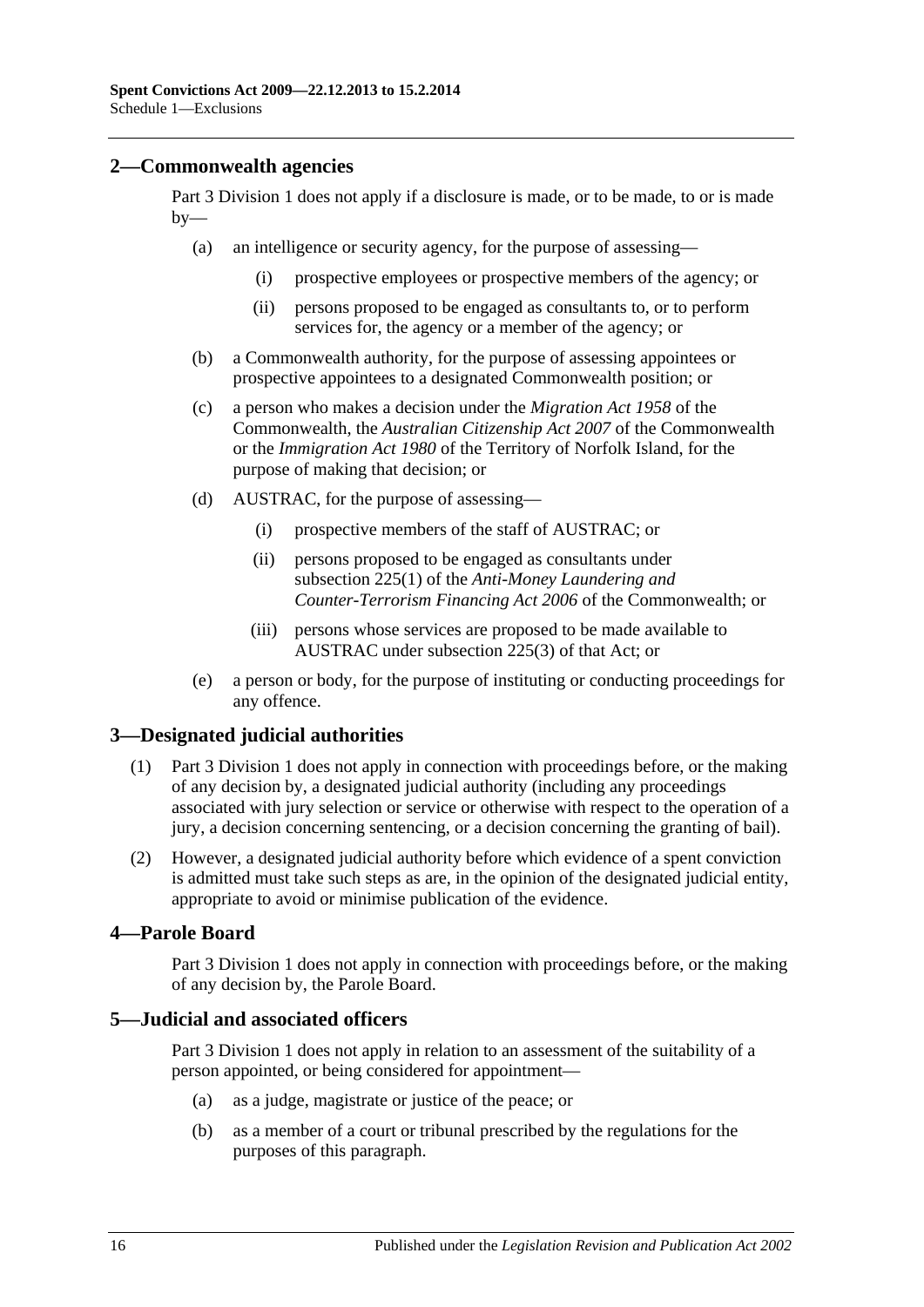## <span id="page-16-0"></span>**6—Care of children**

- (1) [Part 3 Division 1](#page-11-2) does not apply in relation to—
	- (a) any administrative, judicial or other inquiry into, or assessment of, the fitness of a person to have the guardianship or custody of a child, or access to a child; or
	- (b) any assessment of the fitness of a person undertaking, or seeking to undertake, (including without any fee or reward) work or any other activity that directly involves—
		- (i) the care, control, supervision or instruction of children; or
		- (ii) otherwise working in close proximity with children on a regular basis; or
	- (c) any assessment of the fitness of a person undertaking, or seeking to undertake, (including without any fee or reward) work or any other activity that directly involves acting as an advocate for children in legal proceedings; or
	- (d) without limiting a preceding paragraph, a disclosure required or permitted by or under another law (including a law of another jurisdiction (including a law of an overseas jurisdiction)) in relation to a person who works, or who is seeking to work, with children; or
	- (e) any—
		- (i) disciplinary or fitness inquiry or investigation; or
		- (ii) enforcement action or proceedings (including for the suspension or cancellation of a registration, licence, accreditation or other authorisation or authority),

associated with a person within a preceding paragraph.

(2) This clause extends to cases involving circumstances arising outside this jurisdiction.

### <span id="page-16-1"></span>**7—Care of vulnerable people**

- (1) [Part 3 Division 1](#page-11-2) does not apply in relation to—
	- (a) any administrative, judicial or other inquiry into, or assessment of, the fitness of a person to have the guardianship of an aged person or persons with a disability (including an intellectual disability), illness or impairment; or
	- (b) any assessment of the fitness of a person undertaking, or seeking to undertake, (including without any fee or reward) work or any other activity that directly involves—
		- (i) the care of aged persons or persons with a disability (including an intellectual disability), illness or impairment in legal proceedings; or
		- (ii) otherwise working in close proximity with aged persons or persons with a disability (including an intellectual disability), illness or impairment; or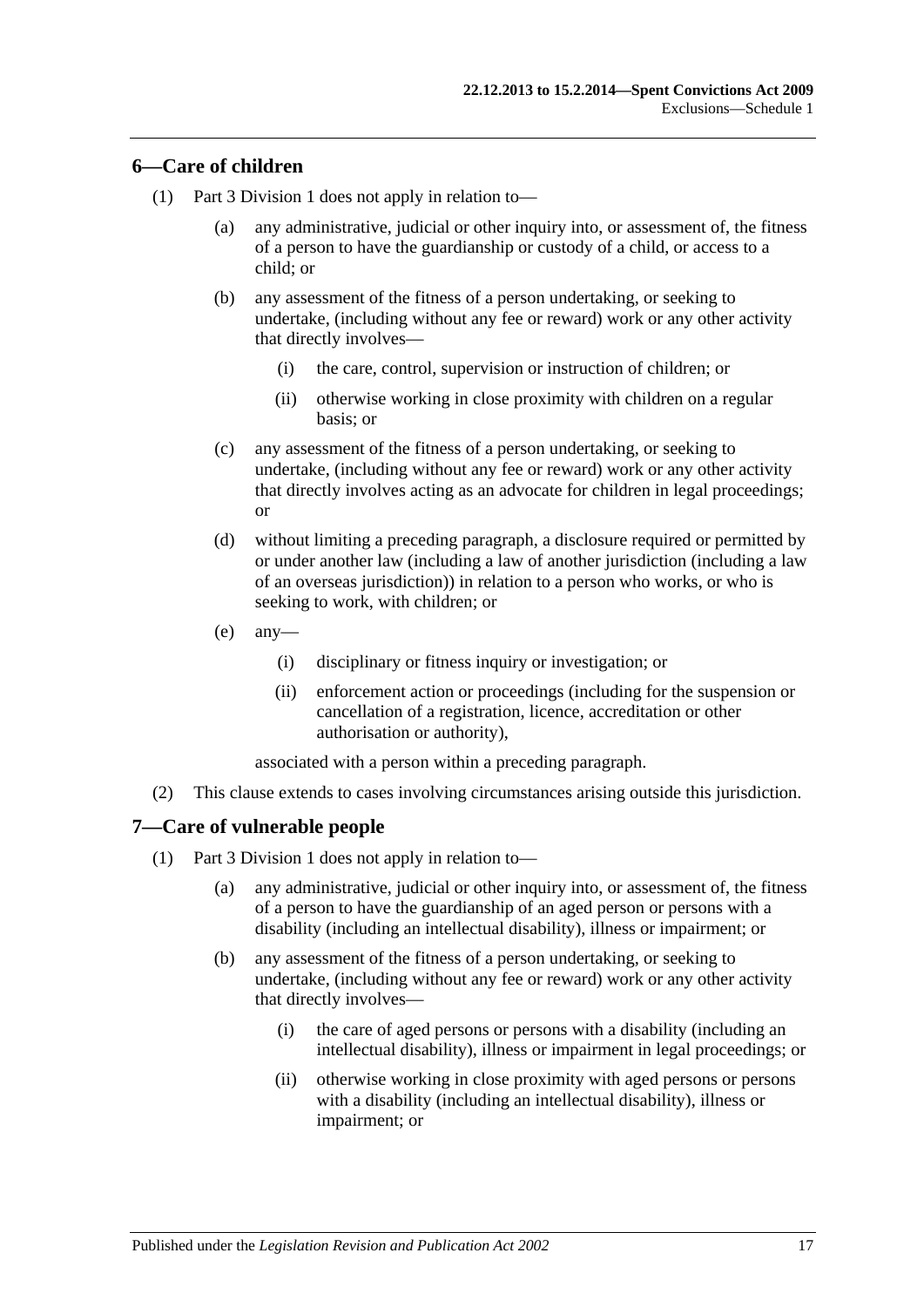- (c) any assessment of the fitness of a person undertaking, or seeking to undertake, (including without any fee or reward) work or any other activity that directly involves acting as an advocate for aged persons or persons with a disability (including an intellectual disability), illness or impairment in legal proceedings; or
- $(d)$  any-
	- (i) disciplinary or fitness inquiry or investigation; or
	- (ii) enforcement action or proceedings (including for the suspension or cancellation of a registration, licence, accreditation or other authorisation or authority),

associated with a person within a preceding paragraph.

(2) This clause extends to cases involving circumstances arising outside this jurisdiction.

## <span id="page-17-0"></span>**8—Activities associated with a character test**

- (1) [Part 3 Division 1](#page-11-2) does not apply in relation to—
	- (a) any assessment of whether a person who, pursuant to statute, has obtained, or is seeking, registration or enrolment, or a licence, accreditation or other authorisation or authority, in or in relation to an occupation, profession, position or activity, is a fit and proper person or a person of good character; or
	- (b) any—
		- (i) disciplinary or fitness inquiry or investigation; or
		- (ii) enforcement action or proceedings (including for the suspension or cancellation of a registration, licence, accreditation or other authorisation or authority),

associated with a person within the preceding paragraph.

(2) This clause extends to cases involving circumstances arising outside this jurisdiction.

### <span id="page-17-1"></span>**9—Firefighting, police and correctional services**

- (1) [Part 3 Division 1](#page-11-2) does not apply in relation to a disclosure to an authority concerned with the prevention or fighting of fires about a conviction that relates to the setting or lighting of a fire.
- (2) [Part 3 Division 1](#page-11-2) does not apply in relation to a person employed, or seeking employment, as a police officer.
- (3) [Part 3 Division 1](#page-11-2) does not apply in relation to a person employed in, or seeking employment in, an office or position involving duties connected with the punishment, probation or paroling of offenders.

## <span id="page-17-2"></span>**10—Official records**

[Part 3 Division 1](#page-11-2) does not apply in relation to a disclosure or a disclosure of information where the disclosure is made, in the course of official duties, by a person who has custody of or access to an official record.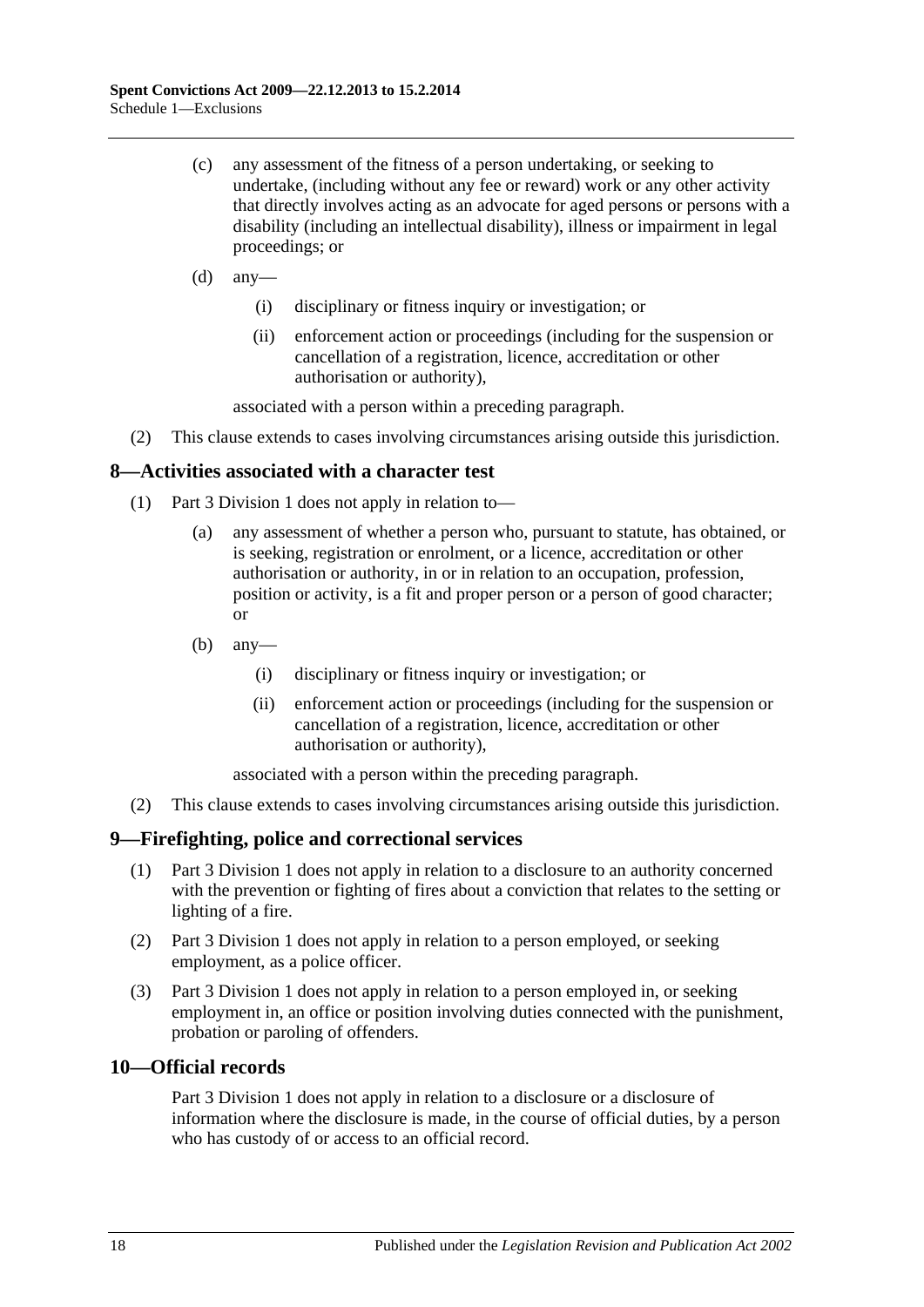## <span id="page-18-0"></span>**11—Archives and libraries**

[Part 3 Division 1](#page-11-2) does not apply to an archive or library (or a person acting in the performance of a function of an archive or library) in accordance with the normal procedures of the archive or library.

## <span id="page-18-1"></span>**12—Reports and authorised publications**

[Part 3 Division 1](#page-11-2) does not apply in relation to a disclosure—

- (a) made in the ordinary course of the preparation, publication or use of a textbook, report, article or collection of material published for historical, educational, scientific or professional purposes, or in the ordinary course of any lecture, class or discussion given or held for any such purpose; or
- (b) made in connection with the preparation, publication or use of a genuine series of law reports on proceedings in courts or tribunals; or
- (c) made in connection with the preparation, publication or use of the official records of a court or tribunal.

## <span id="page-18-2"></span>**13—Non-identifying information**

[Part 3 Division 1](#page-11-2) does not apply if a disclosure does not contain any information that would tend to identify the convicted person.

## <span id="page-18-3"></span>**14—Prescribed exclusions**

The regulations may prescribe other exclusions from the operation of [section](#page-11-3) 10, [11](#page-11-4) or [12.](#page-18-1)

## <span id="page-18-4"></span>**Schedule 2—Provisions relating to proceedings before a qualified magistrate**

## <span id="page-18-5"></span>**1—Interpretation**

In this Schedule—

*exemption order* means an order under [section](#page-13-0) 13A;

*prescribed order* means an exemption order or a spent convictions order;

*spent conviction order* means an order under [section](#page-10-0) 8A.

## <span id="page-18-6"></span>**2—Extent of application**

- (1) An application for an exemption order may relate to more than 1 relevant clause under [Schedule 1](#page-14-5) and be made in relation to more than 1 offence.
- (2) An application for a spent conviction order may be made in relation to more than 1 conviction.
- (3) An application for an exemption order and an application for a spent conviction order made by the same person may be heard jointly.

## <span id="page-18-7"></span>**3—Notice of application**

- (1) The Attorney-General and the Commissioner of Police—
	- (a) must each be served with a copy of an application for a prescribed order; and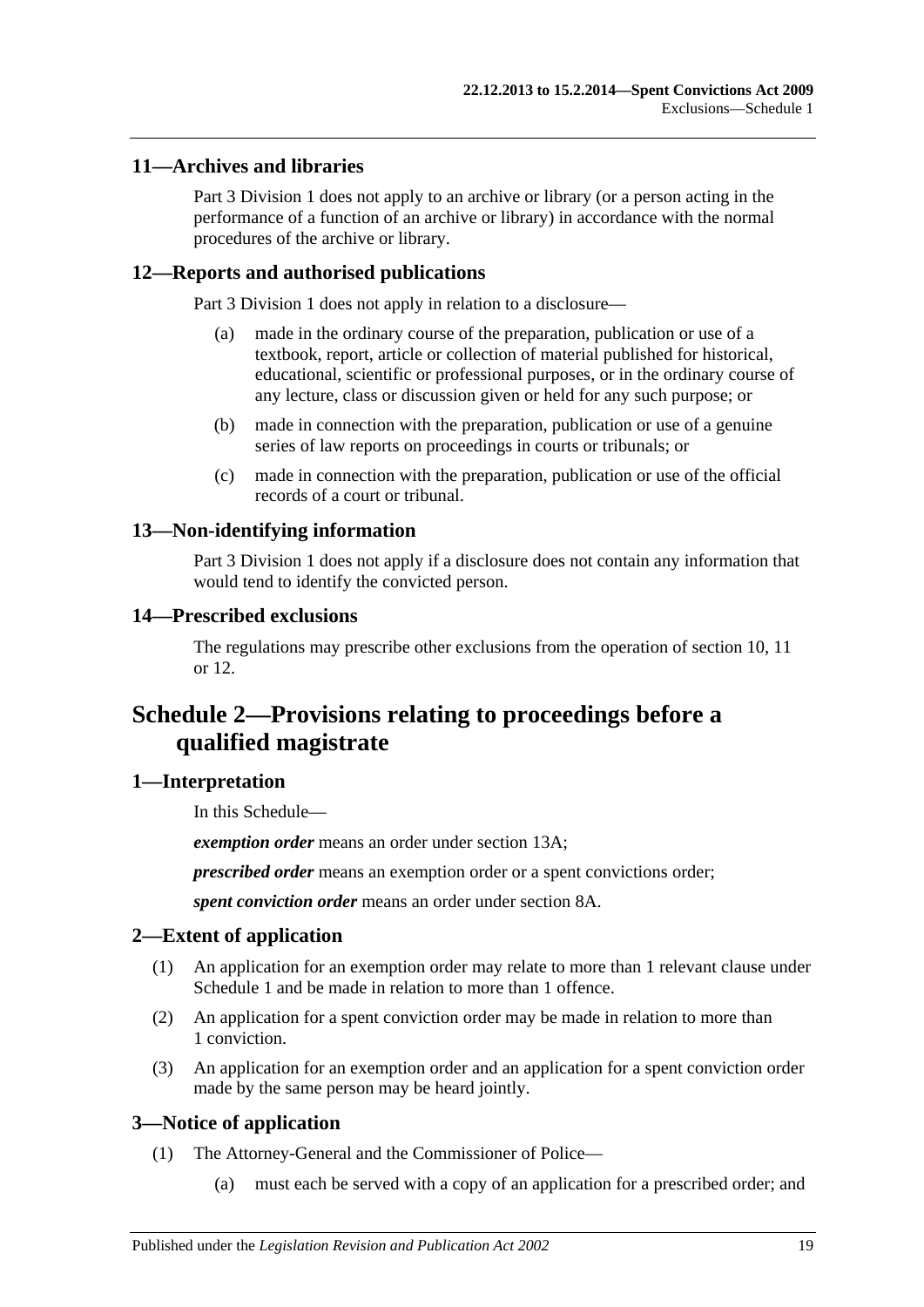Schedule 2—Provisions relating to proceedings before a qualified magistrate

- (b) may each intervene in the proceedings relating to an application for a prescribed order and, in so doing, be represented at a hearing of the application.
- (2) In addition, in the case of an application for an exemption order that relates to [clause](#page-16-0) 6 or [7](#page-16-1) of [Schedule 1,](#page-14-5) the designated Minister—
	- (a) must be served with a copy of the application; and
	- (b) may intervene in the proceedings relating to the application and, in so doing, be represented at a hearing of the application.
- (3) In this clause—

*designated Minister* means—

- (a) in relation to an application for an exemption order that relates to [clause](#page-16-0) 6 of [Schedule 1—](#page-14-5)the Minister for Children's Protection; and
- (b) in relation to an application for an exemption order that relates to [clause](#page-16-1) 7 of [Schedule 1—](#page-14-5)the Minister for Disabilities;

*Minister for Children's Protection* means the Minister who has portfolio responsibility for the office within the public service that is primarily concerned with the provision of criminal history assessments for the purposes of Part 2 Division 3 of the *[Children's Protection Act](http://www.legislation.sa.gov.au/index.aspx?action=legref&type=act&legtitle=Childrens%20Protection%20Act%201993) 1993*;

*Minister for Disabilities* means the Minister who has portfolio responsibility for matters associated with the interests of persons with a disability.

## <span id="page-19-0"></span>**4—Conduct of proceedings**

- (1) An application for a prescribed order must be heard in private unless the applicant consents to the hearing being in public or the qualified magistrate considers that, in the circumstances of the case, the hearing should be in public.
- (2) If a hearing is held in private, the qualified magistrate may give directions as to who may be present.
- (3) If a hearing is held in public, the qualified magistrate may order that there must not be published by any means any particulars likely to lead to the identification of the applicant.

### <span id="page-19-2"></span><span id="page-19-1"></span>**5—Principles governing hearings**

- (1) In any proceedings for a prescribed order—
	- (a) the qualified magistrate is not bound by the rules of evidence but may inform himself or herself as the qualified magistrate thinks fit; and
	- (b) the qualified magistrate must act according to equity, good conscience and the substantial merits of the case without regard to technicalities and legal forms.
- <span id="page-19-3"></span>(2) Without limiting [subclause](#page-19-2) (1) and despite any other clause, but subject to [subclause](#page-20-0) (3), a qualified magistrate may, if he or she thinks it appropriate, conduct all or part of any proceedings entirely on the basis of documents without the applicant or any representative attending or participating in a hearing.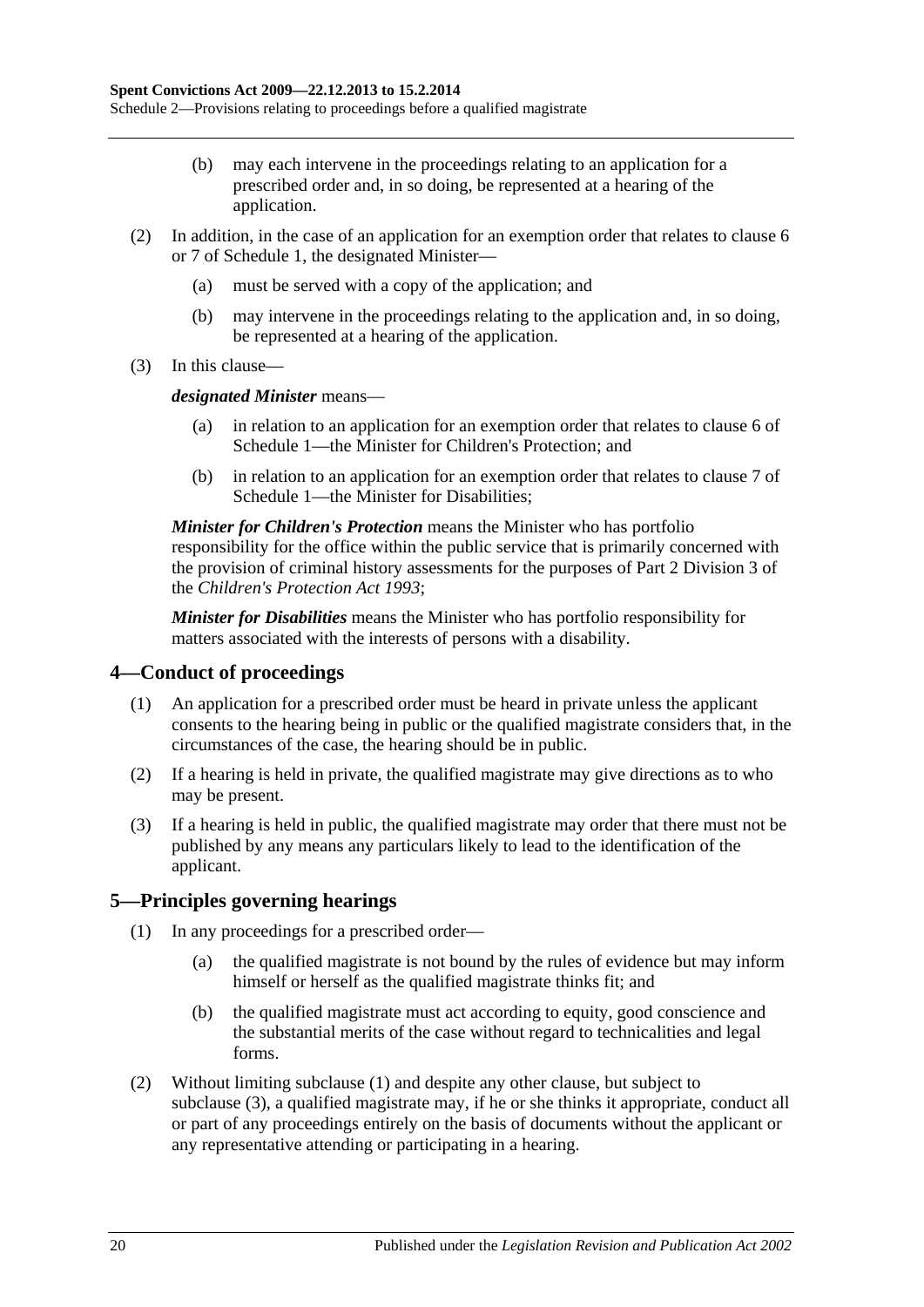- <span id="page-20-0"></span>(3) [Subclause](#page-19-3) (2) does not apply if the Attorney-General or another Minister, or the Commissioner of Police, has intervened in the proceedings.
- (4) A qualified magistrate may, if satisfied that an application for a prescribed order is vexatious, misconceived or lacking in substance, dismiss the application without holding a hearing.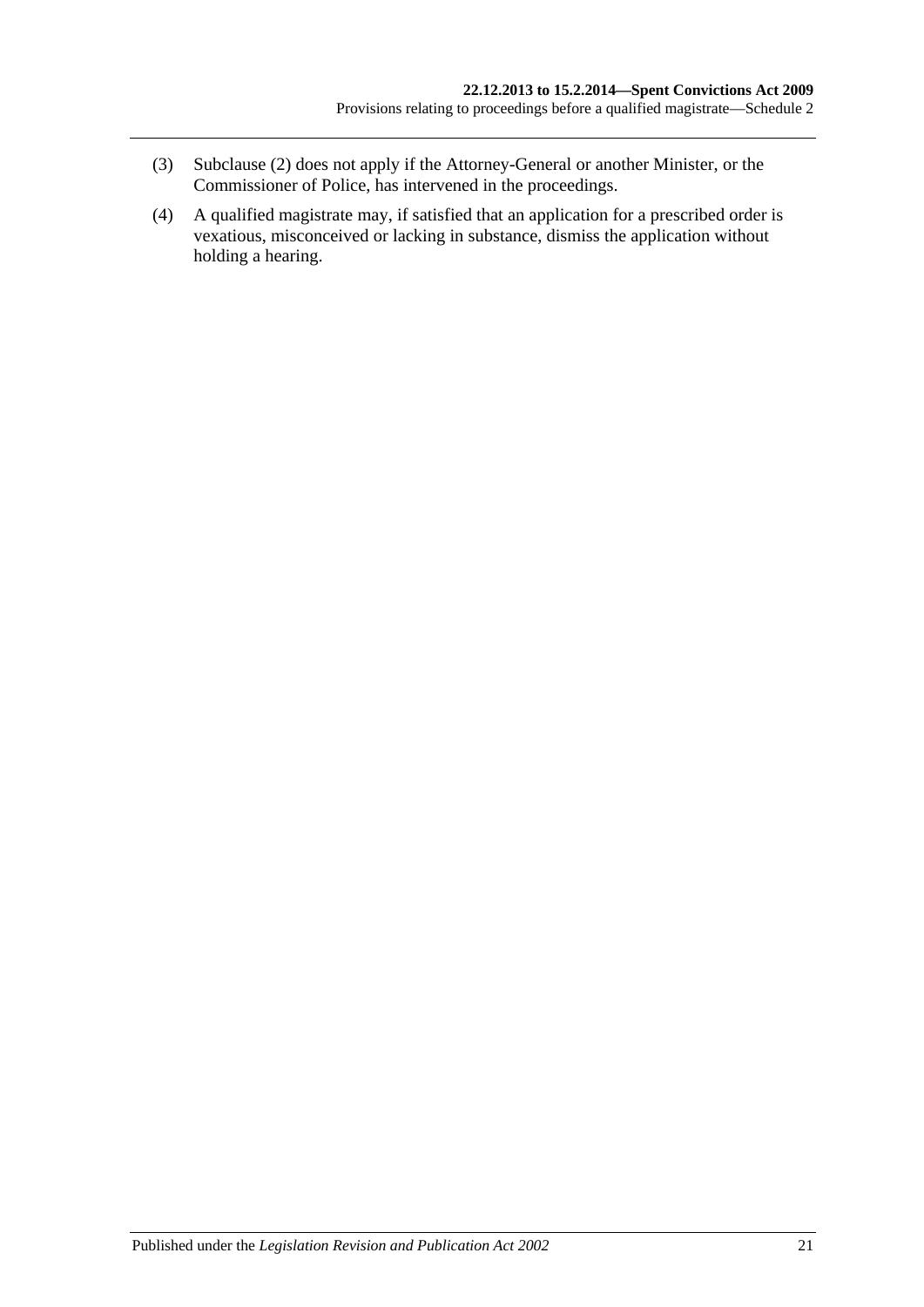# <span id="page-21-0"></span>**Legislative history**

## **Notes**

- Amendments of this version that are uncommenced are not incorporated into the text.
- Please note—References in the legislation to other legislation or instruments or to titles of bodies or offices are not automatically updated as part of the program for the revision and publication of legislation and therefore may be obsolete.
- Earlier versions of this Act (historical versions) are listed at the end of the legislative history.
- For further information relating to the Act and subordinate legislation made under the Act see the Index of South Australian Statutes or www.legislation.sa.gov.au.

## **Principal Act and amendments**

New entries appear in bold.

| Year No |     | Title                                                                             | Assent     | Commencement                                                                  |
|---------|-----|-----------------------------------------------------------------------------------|------------|-------------------------------------------------------------------------------|
| 2009    | 72  | <b>Spent Convictions Act 2009</b>                                                 | 10.12.2009 | 13.2.2011 ( <i>Gazette 10.2.2011 p459</i> )                                   |
| 2013    | -2  | <b>Spent Convictions (Miscellaneous)</b><br>Amendment Act 2013                    | 14.2.2013  | 5.5.2013 (Gazette 2.5.2013 p1391)                                             |
| 2013    | -11 | <b>Statutes Amendment</b><br>(Attorney-General's Portfolio)<br>Act 2013           | 18.4.2013  | Pt 10 (s $23$ )—5.5.2013 immediately after<br>2/2013 (Gazette 2.5.2013 p1391) |
| 2013    | 87  | Statutes Amendment (Assessment of<br>Relevant History) Act 2013                   | 5.12.2013  | Pt 4 (ss $10-12$ )-16.2.2014 ( <i>Gazette</i><br>13.2.2014 p887)              |
| 2013    | 88  | <b>Spent Convictions (Decriminalised)</b><br><b>Offences</b> ) Amendment Act 2013 | 5.12.2013  | 22.12.2013 (Gazette 19.12.2013 p4927)                                         |

## **Provisions amended**

New entries appear in bold.

Entries that relate to provisions that have been deleted appear in italics.

| Provision                         | How varied                                                            | Commencement |
|-----------------------------------|-----------------------------------------------------------------------|--------------|
| Pt1                               |                                                                       |              |
| s <sub>2</sub>                    | omitted under Legislation Revision and<br><b>Publication Act 2002</b> | 5.5.2013     |
| s <sub>3</sub>                    |                                                                       |              |
| s(3(1))                           |                                                                       |              |
| designated<br>sex-related offence | inserted by $88/2013$ s 4(1)                                          | 22.12.2013   |
|                                   | eligible sex offence inserted by $2/2013$ s $4(1)$                    | 5.5.2013     |
|                                   | substituted by $88/2013$ s $4(2)$                                     | 22.12.2013   |
|                                   | qualified magistrate inserted by $2/2013$ s $4(2)$                    | 5.5.2013     |
| s(3)                              | amended by $2/2013$ s $4(3)$                                          | 5.5.2013     |
| $s \; 3(8)$                       | inserted by $88/2013$ s $4(3)$                                        | 22.12.2013   |